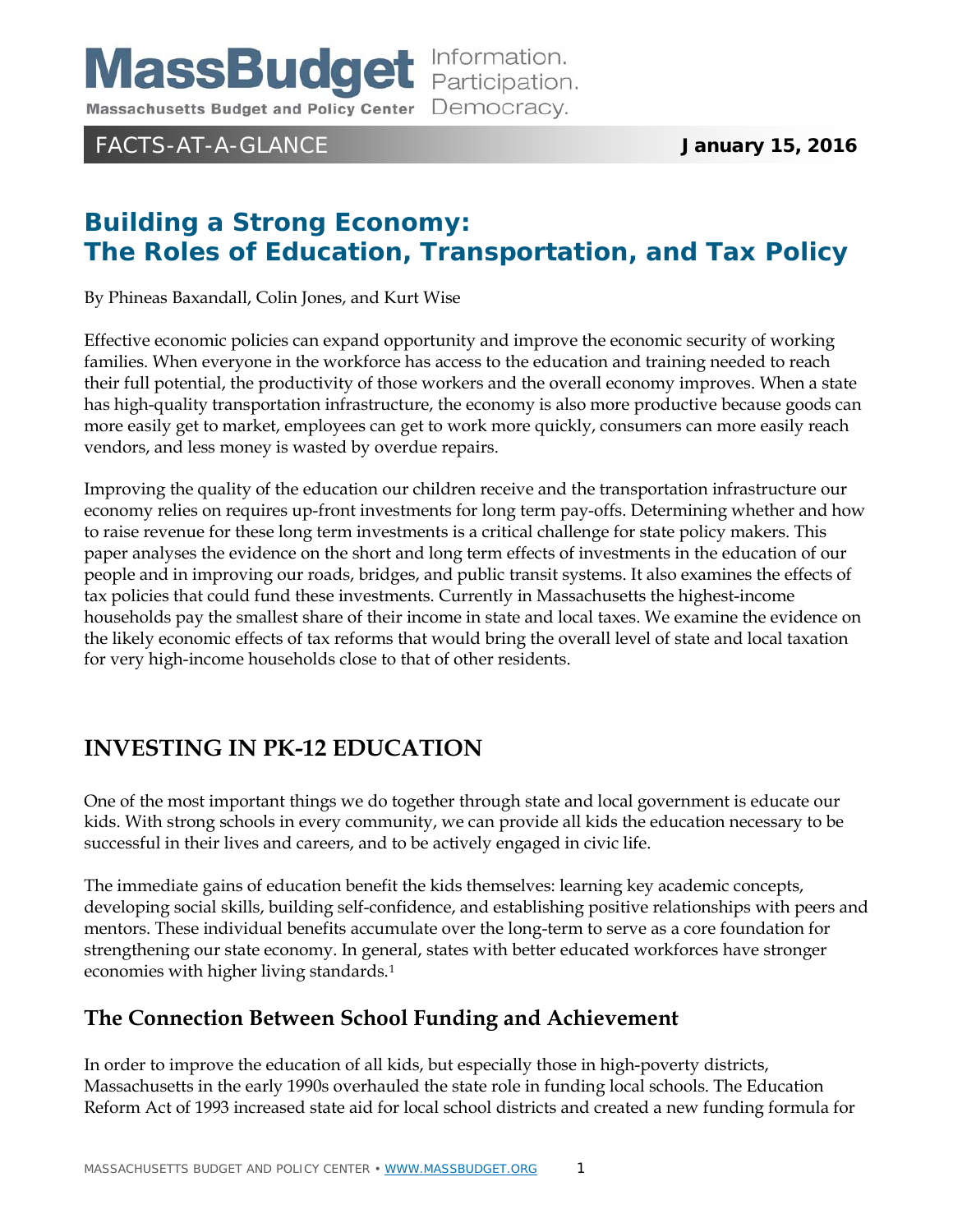distributing this aid more equitably (for detailed background, see Demystifying the Chapter 70 [Formula\)](http://www.massbudget.org/report_window.php?loc=Facts_10_22_10.html).

After these funding reforms were phased-in starting in 1993, Massachusetts schools reached the highest level of performance in the U.S. and became increasingly competitive internationally.[2](#page-10-0) For example, the Commonwealth ranked at or near the top on the most recent National Assessment of Education Progress (NAEP) in math and reading, and these results also held for Massachusetts low-income and African-American students relative to peers in other states.[3](#page-10-1) Compared to advanced industrial nations, Massachusetts ranks 6<sup>th</sup> in literacy, 9<sup>th</sup> in science, and 15<sup>th</sup> in math.<sup>[4](#page-10-2)</sup>

Despite this positive trend in Massachusetts schools, some economic research has raised doubts about the effectiveness of increased school funding. Several studies in past decades argued that there is no clear link between school funding in general and better results[.5](#page-10-3)

More recent and advanced analyses, in contrast, have documented that additional school spending from specific reforms across the country did improve academic performance, reductions in poverty rates, and increases to the income earned by students as adults.<sup>[6](#page-10-4)</sup> Economists from the National Bureau of Economic Research showed that spending increases of 20 percent over the course of the K-12 education of low-income students increases high school graduation rates by 23 percentage points, increases annual income by 52 percent, and similarly reduces poverty by 20 percentage points.[7](#page-10-5) These results are large enough to close between two-thirds and all of the achievement gap on these measures between low-income kids and those with higher income.[8](#page-10-6) This analysis also found that some of the prior research doubting the link between funding and performance may have been designed in ways that produced inaccurate results.[9](#page-10-7) This critique of prior studies confirms the conclusions of more updated school finance research. These reviews have explained that earlier studies on this question used flawed methods, making them unreliable for capturing the relationship between funding and positive outcomes.[10](#page-10-8)

## **Better Education Can Build a Stronger Economic Future**

The economic benefits of education to society at large are driven largely by the impact of education on the skills and productivity of workers. Many researchers have established the connection between the knowledge, skills, and work habits gained by students in school and economic growth.[11](#page-10-9) One specific estimate suggests that an increase of 100 points on the international PISA literacy, math, and science tests (which would be a roughly 20 percent increase in recent U.S scores) provides close to 2 percent greater annual growth to a national economy.[12](#page-10-10) This data can be used to project the potential economic impact of raising academic achievement.

The Washington Center for Equitable Growth recently provided detailed estimates of the economic benefit of raising academic achievement in the United States. The 2012 PISA test showed that the United States ranked 24<sup>th</sup> out of 34 advanced industrial countries in math and science.<sup>13</sup> However, if the performance of U.S lower- and middle-income students were raised to the level of upper-income students, the United States would be the third highest performing country, slightly behind South Korea and Japan.[14](#page-10-12)

Completely closing all achievement gaps based on income is a very ambitious target, especially for the short-term. Under a more modest scenario where achievement gaps were closed by 30 percent, the U.S could expect additional economic growth of \$956 billion per-year through the year 2075.[15](#page-10-13)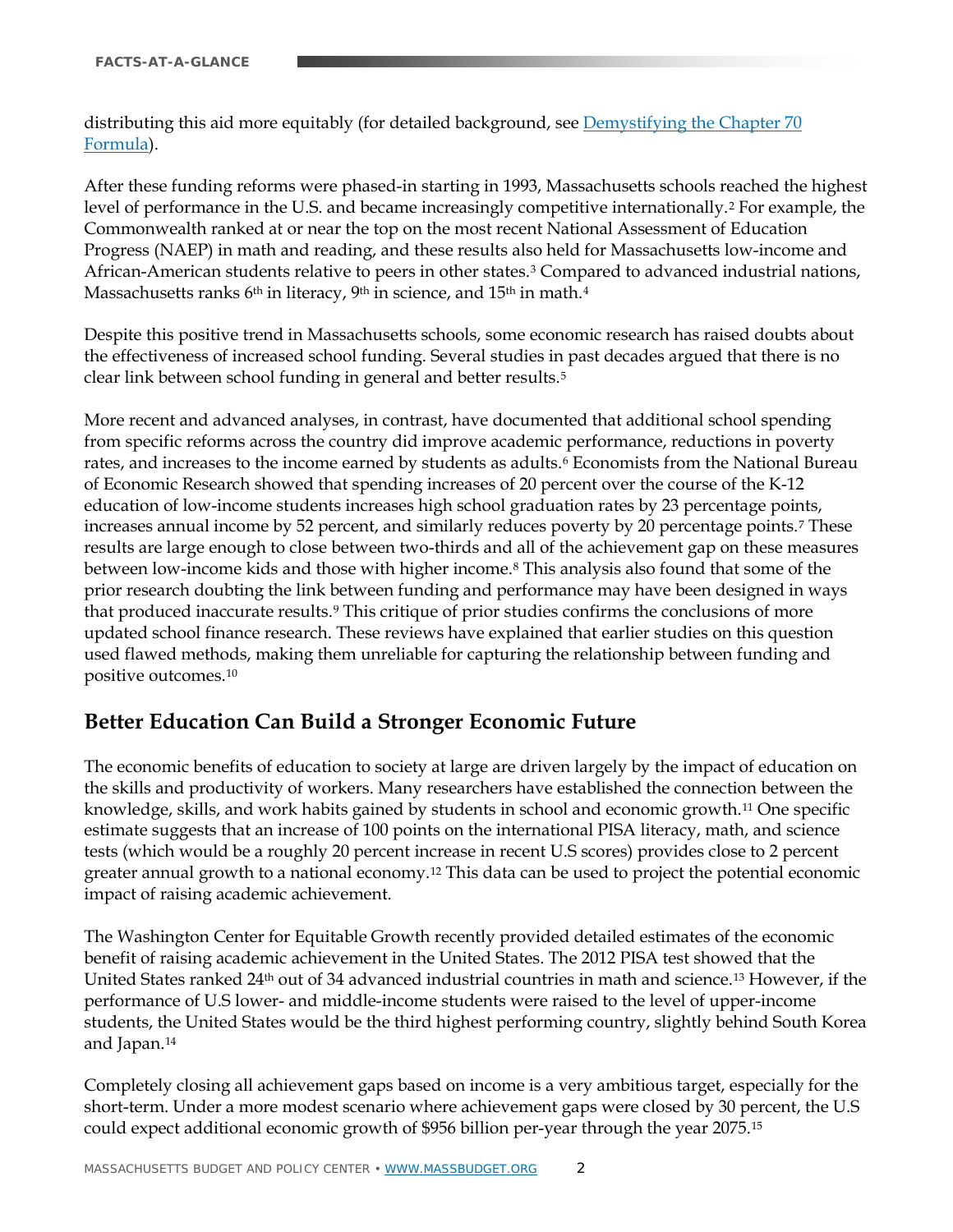There is also clear evidence that the level of education of a state workforce plays a major role in determining the strength of the state economy. States with well-educated workforces consistently have strong, high-wage economies, while states with poorly educated workers rarely have high-wage economies.[16](#page-11-0)

Examining education and wage data across the country, a recent study found:

In the 22 states with the least-educated workforces (30 percent or less with a bachelor's degree or more education), median wages hover around \$15 an hour, the only exceptions being Alaska and Wyoming. In the three states where more than 40 percent of the population has a bachelor's or more education, median wages are \$19 to \$20 an hour, nearly a third higher. For a full-time, full-year worker, a median wage of \$15 versus \$20 an hour means the difference between making \$30,000 a year and making \$40,000 a year. For a household with one person working full time and one person working half time, it is the difference between making \$45,000 a year and making \$60,000 a year.[17](#page-11-1)

#### **Options for Making a Difference**

A growing body of research provides useful guidance on which education investments, under which circumstances, lead to the best long-term improvements for kids and for our communities. Below are some examples. For additional detailed information on these initiatives, see the [Roadmap to Expanding](http://www.expandingopportunity.org/)  [Opportunity](http://www.expandingopportunity.org/) project.

- **Pre-Kindergarten**  Early education helps create a foundation of social and academic skills, helping young people to succeed in school and life. Not all families, however, have the means to afford early education for their kids. Increased access could greatly benefit these kids, as quality Pre-K programs have been shown to provide roughly seven dollars of long-term benefits to individuals and society for each dollar invested, when targeted to young people with the greatest need.[18](#page-11-2) These benefits arise from better social and academic outcomes, higher earnings, and greater wealth built by individuals over time. The most effective early education programs feature small class sizes, strong curriculum, safe and appropriate learning spaces, and intensive family engagement.[19](#page-11-3) Pre-K programs without these quality features may not be similarly effective.
- **Smaller Class Sizes in the Early Grades**  Providing individualized support in the early grades through small class sizes can boost achievement during a key developmental stage for young people. A strong start in elementary school helps set students up for future success. However, not all schools have the staff resources to provide these personalized small classes. Initiatives creating class sizes of roughly 15 students in kindergarten through third grade have increased the academic performance of young people. One well designed and rigorously evaluated class size program in Tennessee boosted student achievement in the early years, gains which persisted through the later grades and into college preparation.[20](#page-11-4) This specific small class size program yielded roughly two dollars in economic benefit per dollar invested.[21](#page-11-5) It is important to note that class size reductions have not always been well implemented, particularly when they have been undertaken too quickly and staffed with under-qualified teachers.<sup>[22](#page-11-6)</sup>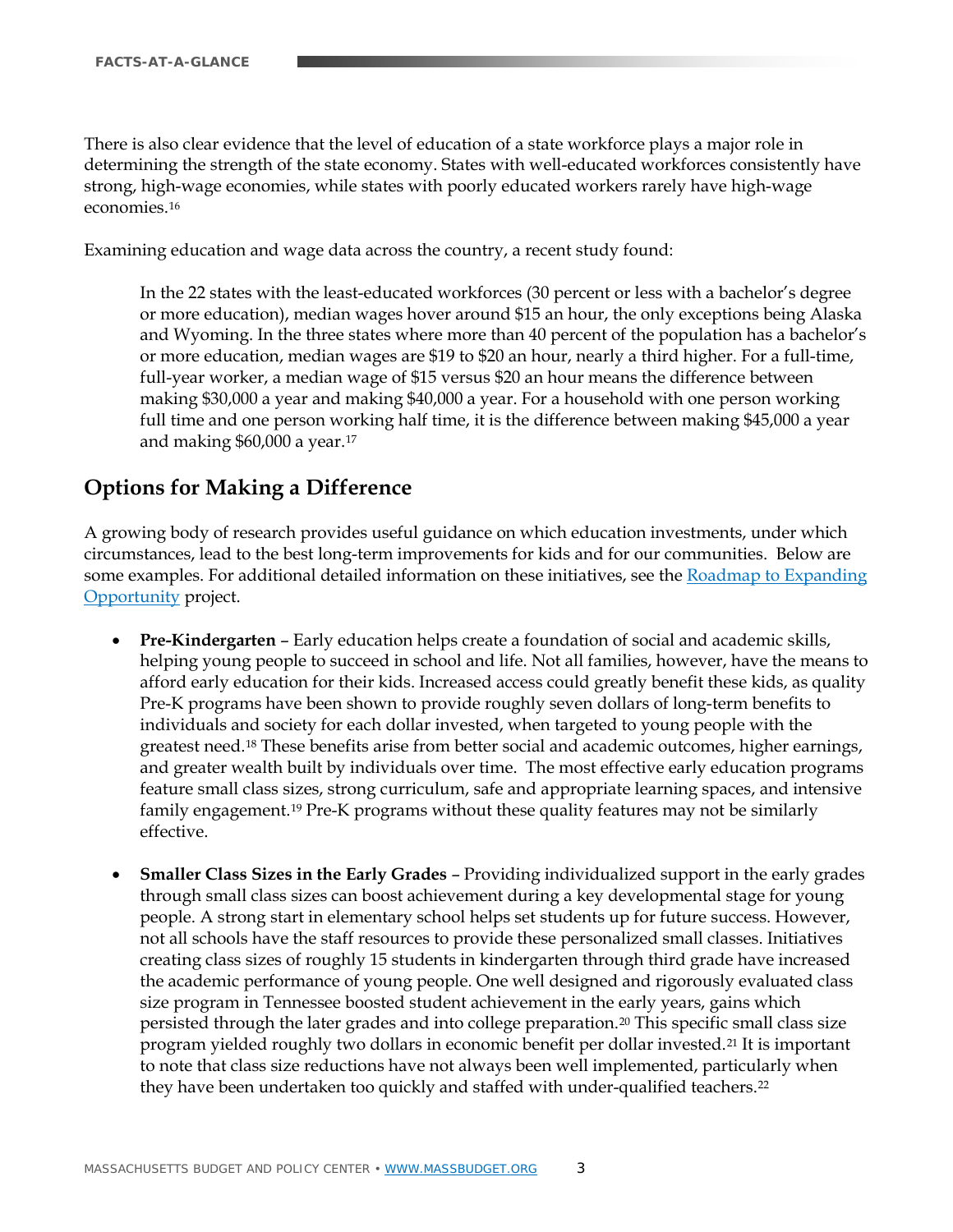- **Wraparound Social Services** Due to challenges that arise outside of school, such as hunger and homelessness, many kids come to school unprepared to learn. In response, some schools have implemented wraparound social service programs, designed to address these nonacademic barriers to success. Key program elements include health clinics, wellness programs teaching skills like healthy relationship building, and family resource centers. A cost benefit study of a high-performing wraparound services program in New York City found roughly twelve dollars in benefits for each dollar invested.<sup>[23](#page-12-0)</sup> However, some of this came by integrating other interventions discussed here, including early education and after-school opportunities, that provided strong academic support.[24](#page-12-1) Benefits arose from better health, greater academic achievement, and reduced teacher turnover.
- **After-School and Expanded Time** All students can benefit from a rich array of learning opportunities in and beyond the school day. However, not all communities have the capacity to provide these opportunities to their children after school each day or over the summer. Increasing learning time through quality programs like after-school has improved grades, test scores, and attendance.<sup>[25](#page-12-2)</sup> A cost-benefit study of such programs demonstrated that quality afterschool delivered \$2.5 dollars in return on each dollar invested based on their preventing youth from getting off track as teenagers.[26](#page-12-3) However, lower-quality after-school programs that suffered from poor staff training, lack of coordination with the school day, and poor attendance produced negligible gains for kids.[27](#page-12-4)

## **EXPLORING THE ROLE OF TRANSPORTATION INVESTMENT ON ECONOMIC GROWTH IN MASSACHUSETTS**

Since Colonial times, the economy of the Commonwealth has been shaped by changing transportation opportunities. People and production have located along ports and waterways, at the crossroads of rail lines and other travel routes. Massachusetts built the nation's first bridge, first divided highway, first canal, first subway, and first lighthouse – each of which opened new markets for goods or economic development.<sup>[28](#page-12-5)</sup> Growth was propelled forward by investment in projects such as the Middlesex Canal, rail routes that helped make Massachusetts a hub for New England, and the creation of interstate highways and the Massachusetts Turnpike that made travel to anywhere in the Commonwealth only a few hours away.

Transportation continues to be very important for the Massachusetts economy. For most American households, transportation is the second largest expense, surpassed only by housing, and exceeding health care, entertainment and clothing costs combined.<sup>[29](#page-12-6)</sup> Government investment in transportation also influences economic productivity, access to markets and Massachusetts' comparative advantage with other states and countries. Since building and maintaining transportation infrastructure requires considerable resources, it is worth examining factors that influence how additional public investment in transportation affects economic growth.

#### **How Transportation Investment Affects the Economy**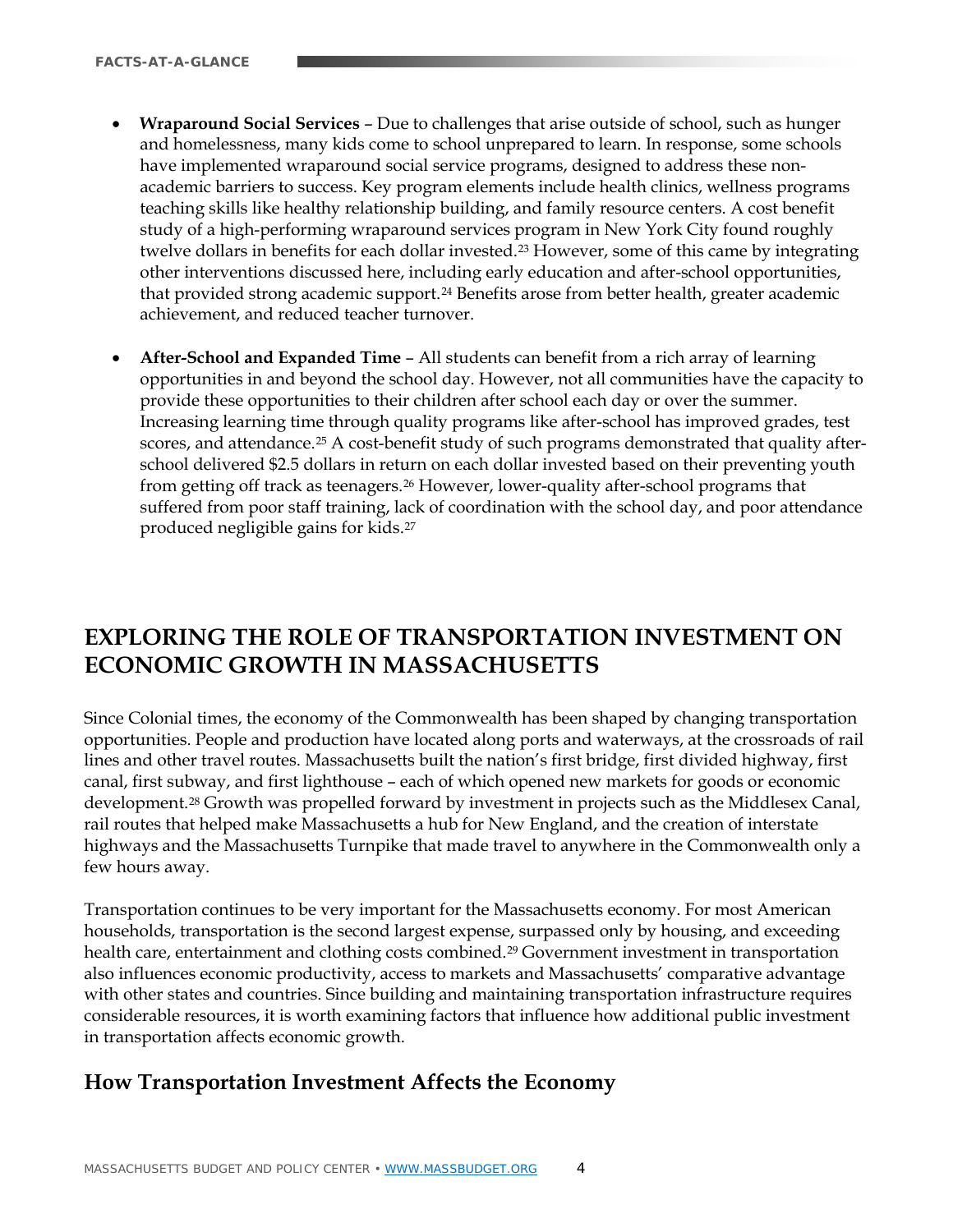The most direct ways that transportation improvements can increase economic growth is by reducing the costs and increasing the reliability of travel for goods and people, thereby increasing productivity. Better transportation can also expand access to new markets for goods and services, as well as access to productive inputs, including a wider pool of workers. Enhanced transportation may moreover provide easier opportunities for collaboration and exploration of ideas that promote innovation.[30](#page-13-0) As the U.S. Business Roundtable asserts, "strengthening America's transportation infrastructure presents a crucial opportunity for policymakers to prioritize and reinvest in the critical drivers of future economic growth and competitiveness."[31](#page-13-1)

Many economists have studied how the level of infrastructure investment affects productivity growth. A path-breaking 1989 study that examined the period from 1949 to 1985 suggested that an increase in public sector capital stock such as trains, highways, school buildings and energy grids could increase productivity growth dramatically.[32](#page-13-2) Alicia Munnell, then Senior Vice President and Director of Research at the Federal Reserve Bank of Boston made clear the importance of differences in productivity growth in a 1990 paper on infrastructure. She noted,

[P]roductivity growth is the major determinant of the future standard of living. If the efficiency with which resources can be used rises at 2.5 percent per year, people can expect their real wages and their living standards to double every 28 years, or roughly once a generation. In contrast, productivity growth of 0.5 percent means that children can expect living standards only 15 percent higher than those of their parents. [33](#page-13-3)

Her concern was that a declining rate of public capital investment was dragging down labor productivity growth, and would depress living standards in the long term without renewed investment in public infrastructure. Subsequent econometric studies questioned whether such huge increases in productivity could be attributed to additional investment in public capital, and suggested smaller returns.[34](#page-13-4) Contending estimates have shown the difficulty of precise calculations, especially because the level of public capital investment may itself be a byproduct of economic growth, making the direction of causation difficult to determine.<sup>[35](#page-13-5)</sup> Studies have estimated differing magnitudes of effects, depending on which nations, infrastructure types, levels of government, and statistical techniques are included in the analysis.

Overall, economic surveys of dozens of studies suggest some general consensus that infrastructure investment does increase productivity, perhaps at a less rapid rate than the earliest studies indicated.[36](#page-13-6) This makes sense also for some kinds of transportation investments: initially connecting American cities with paved highways yielded productivity gains that were likely larger than subsequent benefits from ring highways to new sprawling suburbs.[37](#page-13-7)

Because the effects of enhanced productivity growth compound over time, even a seemingly modest increment like an additional 0.5 percent increase in annual productivity growth yields large returns over time. If productivity growth in Massachusetts had grown 0.5 percent faster than observed rates since 1979, then output per worker in 2014 would be \$26,000 higher – enabling large increases in living standards. This large difference in productivity is equivalent to the advantage Massachusetts currently holds over the less-productive states of New Hampshire, Oklahoma and Tennessee.<sup>[38](#page-13-8)</sup>

There is reason to believe that when it comes to Massachusetts today, increased transportation investments would improve productivity. In Massachusetts there is no unincorporated land and transportation planners are not focused on building new highways to sparsely inhabited places. Most additional transportation resources today would focus on preserving, repairing, and modernizing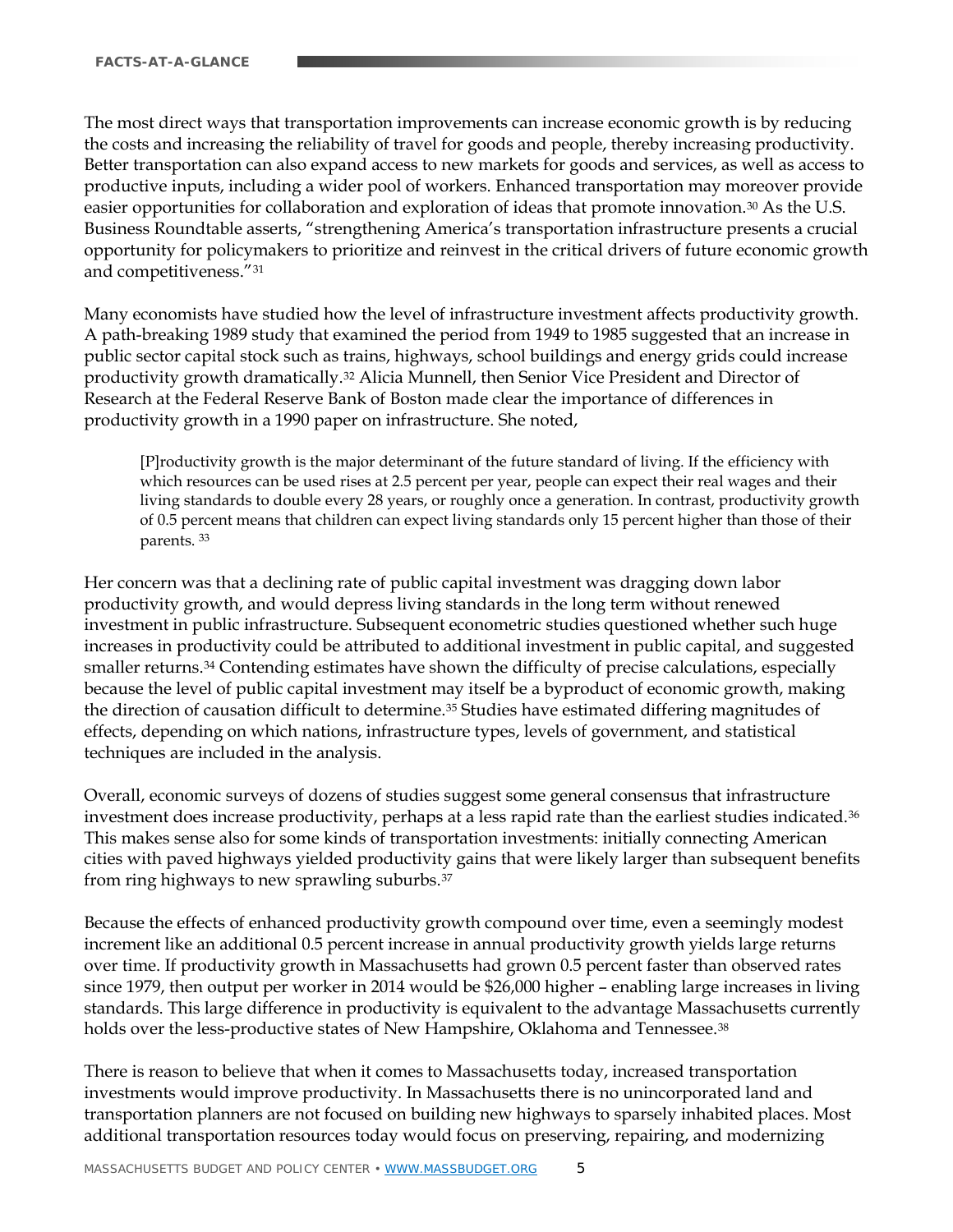existing infrastructure, which is far more cost-effective than waiting to rehabilitate or replace roadways, rails or other assets that have been allowed to deteriorate. According to a study by the American Association of State Highway and Transportation Officials, every \$1 spent to keep a road in good condition avoids \$6 or more in future costs to rebuild the same road once it significantly deteriorates.[39](#page-14-0) Investments in road repair and in transit have also been shown to produce relatively higher numbers of jobs per dollar of investment than creating brand new highway routes and lanes.<sup>[40](#page-14-1)</sup> Massachusetts has meanwhile been a leading state for successful public transit[,41](#page-14-2) and federal transit dollars for new transit capacity are chiefly awarded in competition with other states based on exceptional potential for spurring economic growth and advancing other goals such as energy efficiency and reducing pollution.

Investments in transportation infrastructure can also build competitive advantage compared to other states and regions. In a major survey of corporations around the country in 2014 and 2015 about what factors they consider when deciding where to locate their business, "transportation infrastructure" was listed first and third place respectively, exchanging places with "existing workforce skills."[42](#page-14-3) Investors and employers need to know that workers will get to work on time, that goods will reliably get to market, and that dependable supply chains will avert the need to maintain large inventories. Improved transportation can also help communities that are isolated in poverty by connecting them to jobs and other opportunities.

Likewise, transportation may also be particularly important for recruiting and retaining people to work and live in Massachusetts. Policy makers and business leaders often express concern about whether Massachusetts is an attractive place for young adults to live.[43](#page-14-4) Studies suggest that Millennials' choices about where to locate are strongly influenced by the availability of multiple transportation options. An Urban Land Institute survey of 660 Boston area young professionals conducted by the MassInc Polling Group found that 80 percent of those polled said access to public transportation was very important in choosing where to live, and 78 percent said having their work place near transit was important, much more so than office amenities like a gym, cafeteria, coffee bar, or proximity to restaurants and nightlife options. [44](#page-14-5)

### **How do existing transportation resources measure up to preservation and modernization needs?**

Deteriorated transportation infrastructure can hinder economic growth by wasting time and money, and by discouraging those who would locate or invest in Massachusetts from doing so. Poor roads and undependable public transit hinder businesses from collaborating, make supply chains less reliable, reduce the talent pool that employers can draw on, and reduce access to economic opportunity by limiting where people can conveniently travel. Therefore, a key question is: do the resources available to transportation investment in coming years measure up to the challenges?

There is no more pressing transportation need in Massachusetts than ensuring a state of good repair. Much of Massachusetts' transportation infrastructure was built in the years after World War II, when the country invested aggressively in improving infrastructure. As anyone who has owned an old car knows well, older assets become more expensive to maintain as they age. Cold winters and road salt make it even more difficult to preserve transportation assets in a state of good repair. A majority (53 percent) of the 5,000 bridges in the state's inventory are over 40 years old, at or approaching their expected useful life (defined as the time at which an asset is considered fully depreciated and replacement or rehabilitation may be recommended). Almost 400 of these bridges have reached over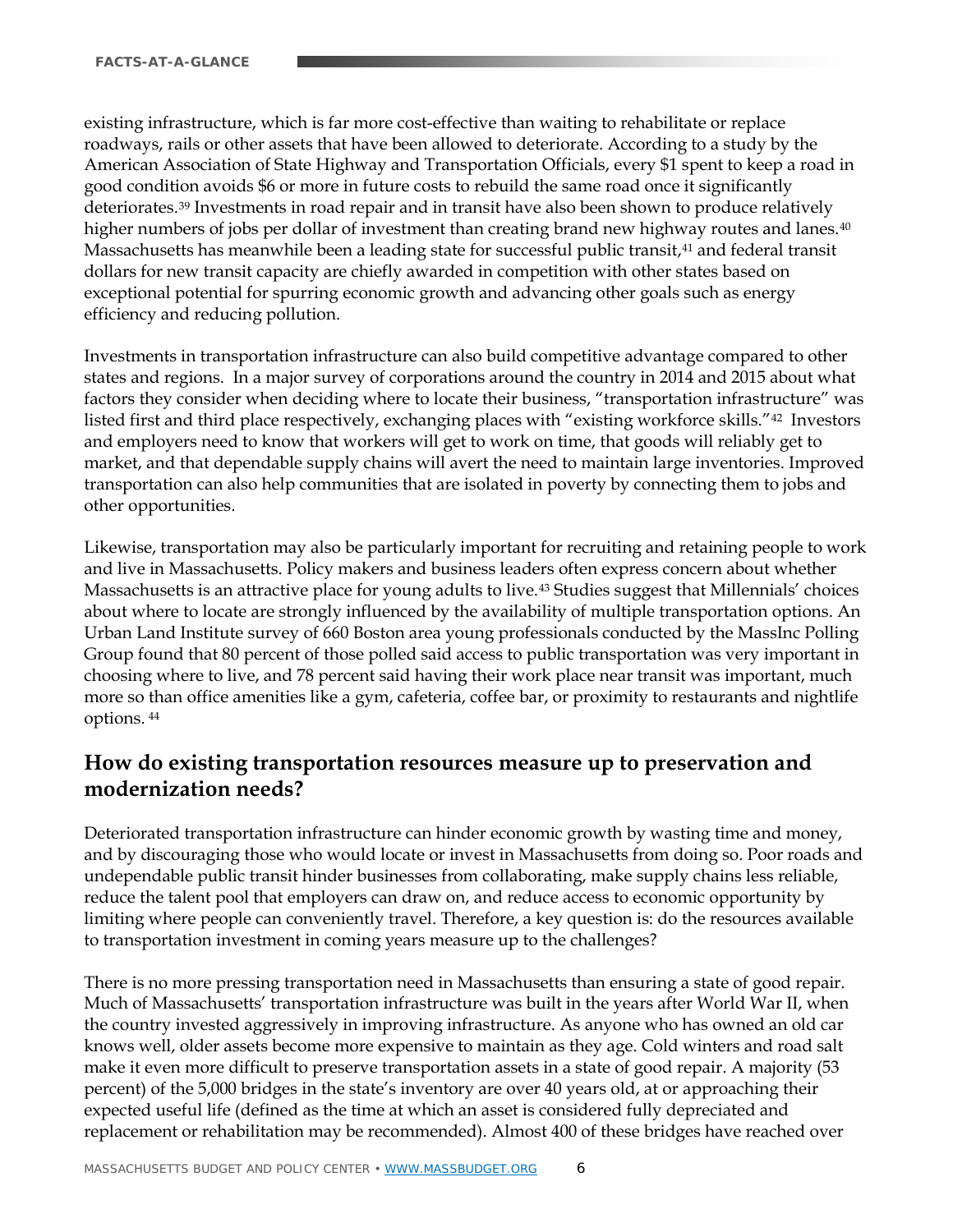100 years old, without replacement.[45](#page-15-0) Likewise, many Red Line subway cars on the MBTA were first put into service in the 1970s and many Orange Line vehicles have been in service since the late 1960s.[46](#page-15-1) A few trolleys have been in service since 1945, and MBTA officials must ask for spare parts at museums.[47](#page-15-2)

Thirty-six percent of state roads are rated in poor or fair condition by the official Pavement Serviceability Index, a designation based on mechanical measures of road surface roughness.<sup>[48](#page-15-3)</sup> By one unofficial measure, the additional average operating costs to each motorists in Massachusetts as a result of deteriorated roads is estimated at \$483 annually on average, a total of \$2.3 billion annually for the entire state in additional vehicle repair costs, accelerated vehicle depreciation, increased fuel consumption and increased tire wear.[49](#page-15-4) MassDOT estimates that current spending on pavement surfacing of state roads averages only \$48 million annually. At this rate, MassDOT calculates the portion of state roads in poor or fair condition will rise steeply to 62 percent of roads by 2020. [50](#page-15-5) If investment in road surfacing increased to \$300 million annually, only 14 percent of road surfaces would be in poor or fair condition by 2020. [51](#page-15-6)

Recent efforts to improve bridges in the Commonwealth demonstrate the impact of increased investment. Back in 2008, the former MassHighway Department and the Department of Conservation and Recreation together oversaw 543 bridges that were "structurally deficient," meaning that state engineers had identified a major defect with a weight-bearing component of these bridges.[52](#page-15-7) At earlier levels of investment, this number was expected to rise to 697 structurally deficient bridges by October 2016.[53](#page-15-8) But in the wake of a tragic bridge collapse in Minnesota, the Commonwealth launched a \$3 billion Accelerated Bridge Program that wraps up this year to repair, replace, maintain and preserve bridge spans around the state. As of September 2015, the number of these structurally-deficient bridges had declined to 408, with many more bridges already under contract or reconstruction, according to MassDOT.<sup>[54](#page-15-9)</sup>

There are no current plans to renew the Accelerated Bridge Program or replace it with a similar initiative. On the contrary, based on existing levels of capital and preservation spending (about \$173 million annually), MassDOT projected that the number of structurally deficient bridges would increase from 444 earlier in 2015 to 702 in 2025. The agency estimates that bringing the number of structurally deficient bridges down to zero in five years would require more than tripling investment levels up to \$450 million annually.<sup>[55](#page-15-10)</sup>

Without well-maintained roadways and improved public transit that can relieve growing number of drivers, an expanding economy will increasingly be slowed by traffic congestion. The 2015 Urban Mobility report, an annual congestion report card, studied congestion in the Boston, Springfield and Worcester metropolitan areas and found that traffic congestion in these areas together cost 186 million annual hours of auto traveler delay, 87 million gallons of excess fuel consumption, and \$4.1 billion in total congestion costs, including lost worker productivity.[56](#page-15-11)

Public transit problems at the MBTA and Regional Transit Authorities (RTAs) are largely also a story about deferred maintenance and aged vehicles. When vehicles are overdue for replacement, signaling systems are obsolete, and stations are dilapidated, then transit agencies must contend with breakdowns and must take extra time-consuming measures to ensure safety. An annual investment of \$765 million invested in achieving a state of good repair at the MBTA, adjusted annually for inflation, would bring the repair backlog down to zero in 2040, according to the MBTA's Fiscal and Management Control Board. This figure includes the additional cost of addressing new and ongoing repair issues over that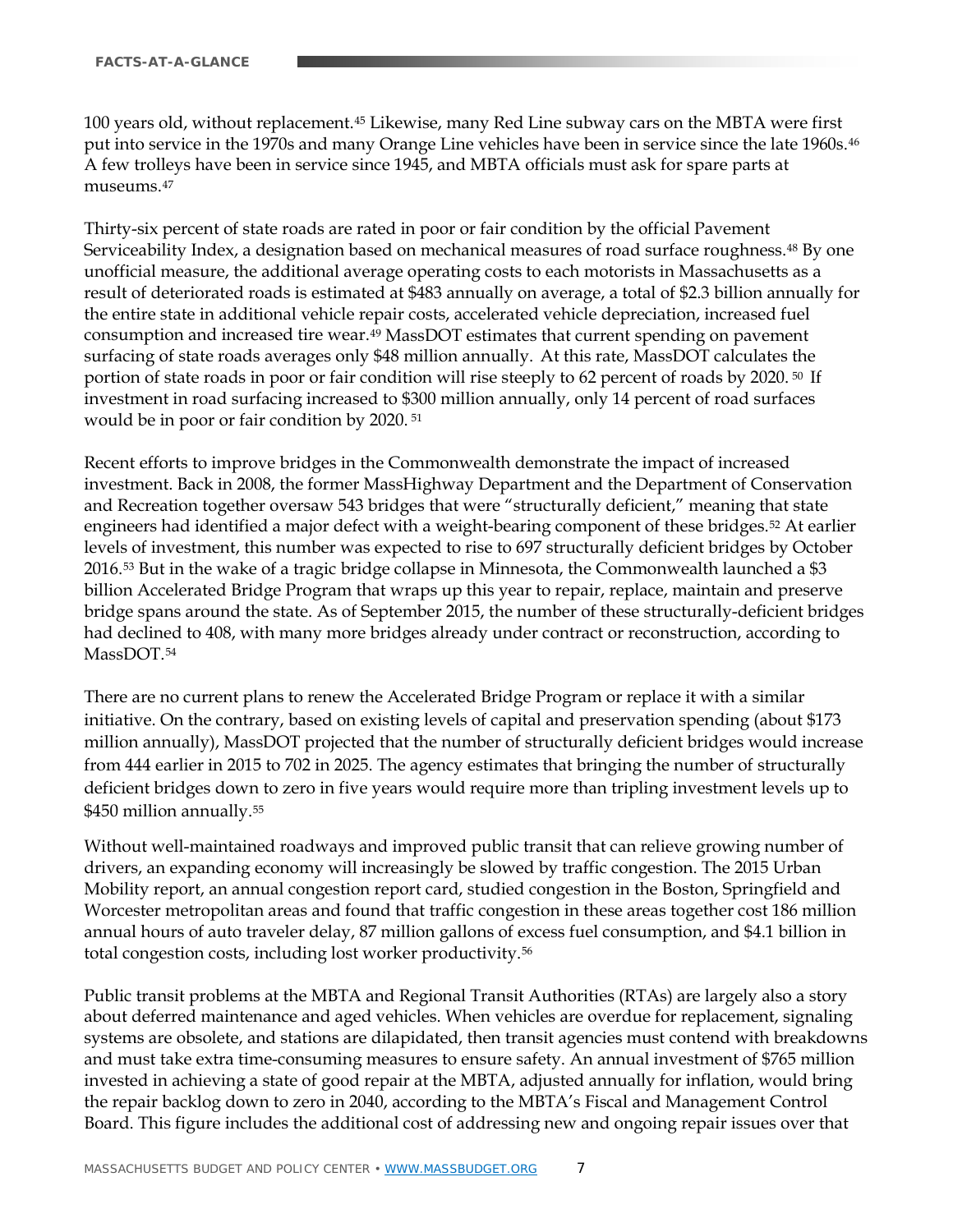time, but does not include other important investments such as federally-mandated positive train control technology, accessibility improvements, and strategic expansions of the system. Meanwhile, in recent years investment to achieve state of good repair at the MBTA has averaged only \$378 million annually, little more than half the amount needed to eliminate the backlog. That sum also falls far short of the estimated \$472 million needed annually just to prevent the current repair backlog from getting worse.[57](#page-15-0)

Across the state's transportation system there are strong unmet needs for repair and modernization that could improve economic growth, but will largely remain unmet without additional revenue sources.

## **ECONOMIC EFFECTS OF TAXES ON VERY HIGH INCOMES**

The benefits of increased investment in public education and transportation are clear. If tax increases are necessary to fund those investments, what are the likely effects of such tax increases?

Since the late 1970s, most Massachusetts households have seen very weak income growth, as is true for the nation as a whole (for more details, see MassBudget'[s report](http://www.massbudget.org/report_window.php?loc=Education_and_Transportation_Amendment_UPDATED.html) covering this topic). The top one percent of households in Massachusetts (those with incomes now over \$860,000/year), however, have seen very large income gains over this period.[58](#page-15-12) At the same time, these highest income households pay the smallest share of their income in state and local taxes – 6.5 percent of household income, compared to the 9.4 percent paid, on average, by other Massachusetts households (for more details, see MassBudget'[s report](http://www.massbudget.org/report_window.php?loc=Education_and_Transportation_Amendment_UPDATED.html)). Asking these fortunate households - the same ones that have seen their incomes rise so much over the last several decades - to pay something closer to the tax levels paid by other Massachusetts households is one option for raising revenue to invest in education and transportation.

There is a large body of economic research on the effects of raising taxes on very high income taxpayers. This research has found that tax increases that affect very high income taxpayers do not produce significant "tax flight", that they are an efficient and effective way to raise revenue, and that they have little or no discernible impact on state economic performance.

### **Migration Effects**

For the overwhelming majority of households, both rich and poor, state tax levels are not a significant factor in deciding where they will live.[59](#page-15-13) U.S. Census surveys reveal that most people who move do so for job or family reasons; few do so to reduce their state tax obligations.<sup>60</sup> For the small number of people (relative to the total population) who do relocate from one state to another each year, nearly as many people move from low-tax to high-tax states as move in the opposite direction.<sup>[61](#page-15-15)</sup> Additionally, relative levels of state-to-state migration differ little among income groups – in other words, people with higher incomes (above \$100,000) are not much more likely to move from one state to another than are people in middle-income groups (\$50,000 - \$75,000).<sup>[62](#page-15-4)</sup> Moreover, households with higher incomes are not more likely to be among those movers that migrate from a high tax to a no-tax state, suggesting that top tax rates are not a principal driver for these moves.<sup>[63](#page-15-16)</sup> As one recent, in-depth report on taxinduced migration concludes, "State tax levels have little to no effect on whether and where people move, contrary to claims by some conservative economists and elected officials."[64](#page-15-17)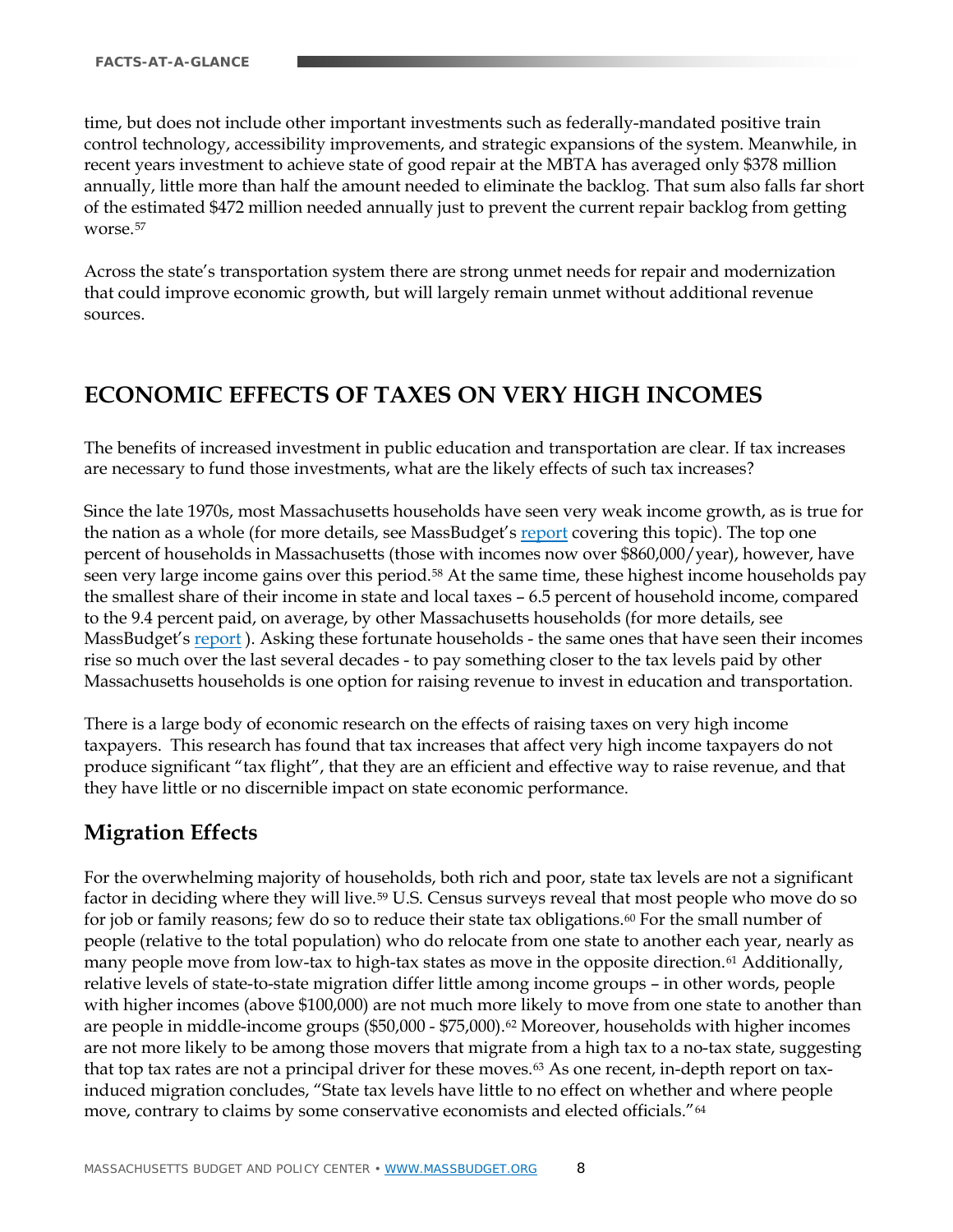Econometric studies that look specifically at the migration decisions of very high-income households in response to higher tax rates on high-incomes reveal similarly little sensitivity to tax levels among this subset of filers. While some high-income filers do migrate out of state in response to higher top income tax rates, the numbers are so small that they hover "at the margins of statistical and socio-economic significance."<sup>[65](#page-15-18)</sup>

The case of New Jersey, for example, is both a relevant and instructive one. In 2004, New Jersey instituted a new income tax bracket for income over \$500,000, taxing this income at a new, higher rate of 8.97 percent, a single-year rate increase on this income of 2.6 percentage points.<sup>66</sup> Meanwhile, neighboring and nearby states maintained their significantly lower rates in affect at that time: New York at 6.85 percent, Connecticut at 5.0 percent, and Pennsylvania at 3.07 percent.[67](#page-15-7) Studying the migration effects of this "natural experiment", a highly-regarded team of researchers found little outmigration of affected filers over the next four years (the period for which data was available to them). Using regression analysis, they estimated that each one percentage point increase in the top-bracket rate resulted in a corresponding decrease in New Jersey's overall millionaire population of less than one tenth of one percent.[68](#page-15-19)

In a later, 2015 study of millionaires in the U.S. as a whole, this same team confirm their earlier findings, namely that high-income state tax rates have only marginal effects on the residence decisions of millionaires as a group (though there are small subsets of millionaires who are more mobile). Notably, they find that most millionaires (80 percent) are below age 65, that 90 percent are married, that 50 percent have children, and that one-quarter are business owners.[69](#page-15-9) These findings help to explain the relative insensitivity to high-income tax rates among millionaires; most are what the researchers termed "embedded elites", for whom interstate migration would come at a high cost, both in terms of family considerations and the place-based economic opportunities on which their elite income depends.[70](#page-15-20)

Another reason why high income filers are notably unresponsive to state tax increases is likely because the federal government – through a tax deduction known as the "federal offset" – essentially pays for a sizeable share of many taxpayers' state income taxes. Under the "federal offset" rules, state income taxes are deductible from a filer's federal taxable income. If a filer pays \$100 in state income tax, for example, this \$100 can be deducted from the income on which the filer pays federal tax. For highincome filers, the top marginal federal income tax rate is 39.6 percent, though the *average* top marginal federal rate against which these filers' state income taxes are deductible is about 33 percent (when one takes into account the lower tax rates applied to capital gains income and other income taxed at lowerthan-top -rates)[.71](#page-15-21) This means that a \$100 *state* income tax increase will reduce a filer's *federal* taxes by about \$33, resulting in a *net* cost to the filer of \$67 (i.e., the filer does not bear the full \$100 cost of her/his state tax increase). Though a high percentage of filers (over 75 percent) with incomes between \$200,000 and \$1 million are subject to the federal Alternative Minimum Tax (which reduces the benefits of the federal offset for these filers), the AMT affects a far smaller share of filers with income above \$1 million (some 30 percent).<sup>[72](#page-15-22)</sup> The large majority of very high income filers (those with income above \$1 million) therefore derive the full tax benefit of the federal offset, while many of those subject to the AMT can still enjoy significant federal tax reductions through the federal offset.<sup>[73](#page-15-13)</sup>

#### **Revenue Effects**

The net revenue effects of state tax increases on very high-income taxpayers is equally clear and exactly what one would expect: higher tax rates on these filers generate significant net new tax revenue. The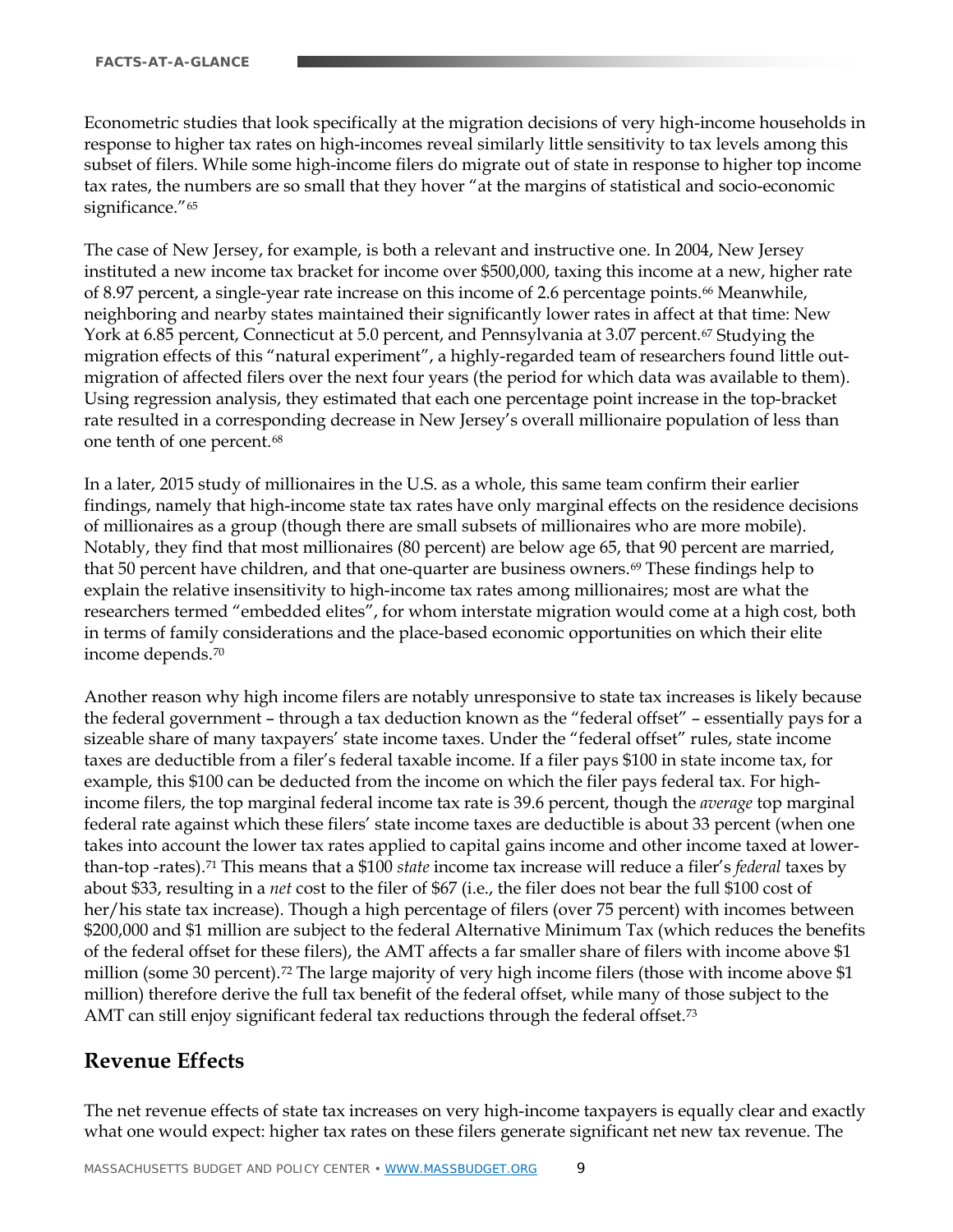most obvious reason for this result is that, as discussed above, the overwhelming majority of very highincome filers do not relocate out-of-state. Instead, they remain in-state and pay the additional taxes due.

The most careful studies do show, however, that a small number of millionaires will depart in response to higher taxes being levied on very high incomes (in addition, other millionaires may "shun" a higher tax state, choosing not to move there in the first place). Though the numbers of millionaires responsive to state tax rates is small (see above), there is, nevertheless, a loss of state tax revenue associated with their absence from the tax rolls.

This revenue loss, however, is small.[74](#page-15-23) Drawing on existing studies, Robert Tannenwald (a nationallyrecognized expert on state tax issues) brackets the range of expected revenue loss at between 2 and 10 cents on the dollar, though he calls the 10 percent estimate "improbably high".[75](#page-15-15) Phrased another way, tax increases on high-income filers will deliver, on net, 90-98 percent of the expected revenue gain – not quite 100 percent (because of tax-induced migration and "shunning"), but very close.

#### **Economic Effects**

 $\overline{a}$ 

As outlined above, with regard to both migration and revenue-loss, the best research concludes that higher tax rates on high incomes have only very small effects. The same holds true for economic effects: the research strongly supports the conclusion that negative economic effects from such taxes are small to non-existent.[76](#page-15-4) The large majority of sophisticated, peer-reviewed studies repeatedly find that state personal income tax levels do not affect state economic performance.[77](#page-15-24) These studies look at measures of economic performance such as growth in state GDP, state personal income levels, and state employment levels.[78](#page-15-25)

While state tax rates have little or no discernible negative impact on state economic performance, wise investments in key drivers of state economic success (such as a well-educated workforce and a highquality transportation system) can make a difference over the long term, as discussed above. Notably, however, one *near-term* benefit of raising taxes on very high-income filers derives from the resulting flow of new federal dollars into the state, which is a direct consequence of the aforementioned federal offset. When state income taxes are increased on very high-income households, roughly one-third of the new revenue generated effectively will come from the federal government (see above). This influx of revenue from an outside source can deliver a boost to the state's economy. For example, if a new high-income tax raised \$1 billion in new state revenue, the federal offset would deliver, in effect, roughly \$300 million of this total from the federal government. When invested wisely, these federal dollars can boost state employment in the near-term (think teachers, construction workers, etc.) and improve a state's economic potential and performance in the decades to follow.

[http://massbudget.org/report\\_window.php?loc=education\\_wages\\_epi.html](http://massbudget.org/report_window.php?loc=education_wages_epi.html)

<sup>2</sup> *Massachusetts performance relative to international peers:*

"The Nation's Report Card. "2015 Math & Reading Assessment. State Score Comparison" [http://www.nationsreportcard.gov/reading\\_math\\_2015/#mathematics/state/comparisons/NP?grade=4](http://www.nationsreportcard.gov/reading_math_2015/#mathematics/state/comparisons/NP?grade=4)

<span id="page-9-0"></span><sup>1</sup>Noah Berger and Peter Fisher. "A Well-Educated Workforce is Key to State Prosperity" MassBudget and Economic Policy Institute. 2013. Pgs. 1-2

Dana Kelly. "Performance of US 15-Year-Old Students in Mathematics, Science, and Reading Literacy in an International Context. First Look at PISA 2012." National Center for Education Statistics. 2013. Pgs. 15, 17, 19 *Massachusetts performance relative to other U.S states:*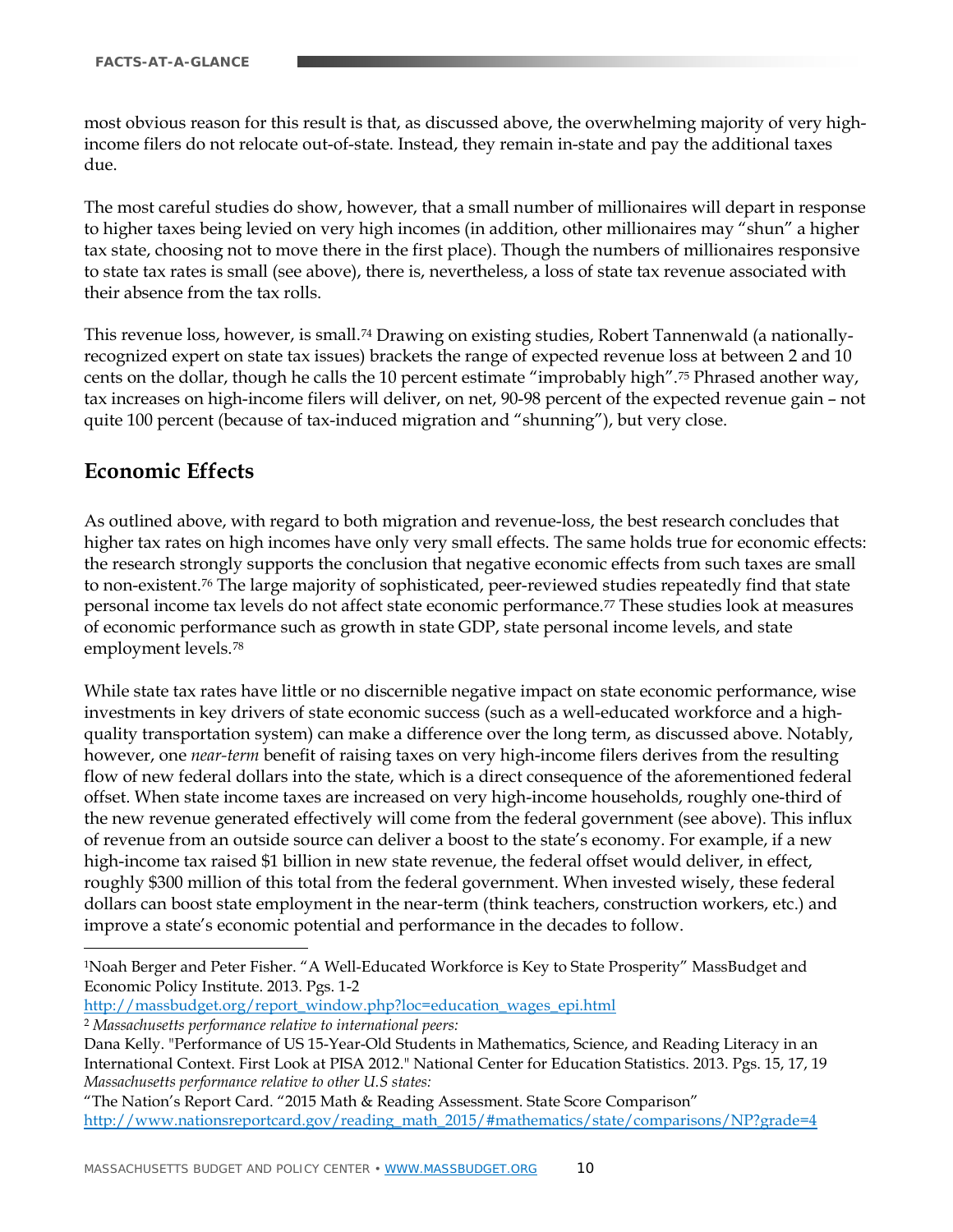$\overline{a}$ 

[http://www.nationsreportcard.gov/reading\\_math\\_2015/#reading/state/comparisons/NP?grade&grade=4](http://www.nationsreportcard.gov/reading_math_2015/#reading/state/comparisons/NP?grade&grade=4) *Massachusetts performance gains over time:*

U.S Department of Education National Center for Education Statistics. "NAEP State Profiles: Massachusetts" <http://nces.ed.gov/nationsreportcard/states/>

<span id="page-10-1"></span><sup>3</sup> "The Nation's Report Card. "2015 Math & Reading Assessment. State Score Comparison" [http://www.nationsreportcard.gov/reading\\_math\\_2015/#mathematics/state/comparisons/NP?grade=4](http://www.nationsreportcard.gov/reading_math_2015/#mathematics/state/comparisons/NP?grade=4) [http://www.nationsreportcard.gov/reading\\_math\\_2015/#reading/state/comparisons/NP?grade&grade=4](http://www.nationsreportcard.gov/reading_math_2015/#reading/state/comparisons/NP?grade&grade=4) U.S Department of Education National Center for Education Statistics. ["NAEP Data Explorer"](http://nces.ed.gov/nationsreportcard/naepdata/)

<span id="page-10-2"></span><sup>4</sup> Dana Kelly. "Performance of US 15-Year-Old Students in Mathematics, Science, and Reading Literacy in an International Context. First Look at PISA 2012." National Center for Education Statistics. 2013. Pgs. 15, 17, 19 <sup>5</sup> Eric A. Hanushek. "The Economics of Schooling : Production and Efficiency in the Public Schools." Journal of Economic Literature. 1986. Pg. 1167

<span id="page-10-4"></span><span id="page-10-3"></span><sup>6</sup> C. Kirabo Jackson, Rucker Johnson, and Claudia Persico. "The Effect of School Finance Reforms on the Distribution of Spending, Academic Achievement, and Adult Outcomes." National Bureau of Economic Research, 2014. Pg. 44[. http://www.nber.org/papers/w20118](http://www.nber.org/papers/w20118)

<span id="page-10-5"></span><sup>7</sup> C. Kirabo Jackson, Rucker Johnson, and Claudia Persico. "The Effect of School Finance Reforms on the Distribution of Spending, Academic Achievement, and Adult Outcomes." National Bureau of Economic Research, 2014. Pg. 44[. http://www.nber.org/papers/w20118](http://www.nber.org/papers/w20118)

<span id="page-10-6"></span><sup>8</sup> C. Kirabo Jackson, Rucker Johnson, and Claudia Persico. "The Effect of School Finance Reforms on the Distribution of Spending, Academic Achievement, and Adult Outcomes." National Bureau of Economic Research, 2014. Pg. 44 <http://www.nber.org/papers/w20118>

<span id="page-10-7"></span><sup>9</sup> C. Kirabo Jackson, Rucker Johnson, and Claudia Persico. "The Effect of School Finance Reforms on the Distribution of Spending, Academic Achievement, and Adult Outcomes." National Bureau of Economic Research, 2014. Pg. 41<http://www.nber.org/papers/w20118>

<span id="page-10-8"></span><sup>10</sup> Bruce Baker. "Does Money Matter In Education?" Albert Shanker Institute. 2012. Pg. 5 [http://www.shankerinstitute.org/sites/shanker/files/doesmoneymatter\\_final.pdf](http://www.shankerinstitute.org/sites/shanker/files/doesmoneymatter_final.pdf)

<span id="page-10-10"></span><span id="page-10-9"></span><sup>11</sup> Eric A. Hanushek and Ludger Woessmann. "How Much Do Educational Outcomes Matter In OECD Countries?" National Bureau of Economic Research. 2010. Pg. 23<http://www.nber.org/papers/w16515> <sup>12</sup> Eric A. Hanushek and Ludger Woessmann. "How Much Do Educational Outcomes Matter In OECD Countries?" National Bureau of Economic Research. 2010. Pgs. 23, 56<http://www.nber.org/papers/w16515> Dana Kelly. "Performance of US 15-Year-Old Students in Mathematics, Science, and Reading Literacy in an International Context. First Look at PISA 2012." National Center for Education Statistics. 2013. Pgs. 15, 17 <sup>13</sup> Robert G. Lynch. "The Economic and Fiscal Consequences of Improving U.S. Educational Outcomes." Washington Center on Equitable Growth. 2015. Pgs. 29-30<http://equitablegrowth.org/achievement-gap/> <sup>14</sup> Robert G. Lynch. "The Economic and Fiscal Consequences of Improving U.S. Educational Outcomes." Washington Center on Equitable Growth. 2015. Pgs. 28<http://equitablegrowth.org/achievement-gap/> <sup>15</sup> Robert G. Lynch. "The Economic and Fiscal Consequences of Improving U.S. Educational Outcomes."

<span id="page-10-13"></span><span id="page-10-12"></span><span id="page-10-11"></span>Washington Center on Equitable Growth. 2015. Pgs. 30-31, 7 <http://equitablegrowth.org/achievement-gap/> <sup>16</sup> Noah Berger and Peter Fisher. "A Well-Educated Workforce is Key to State Prosperity" MassBudget and Economic Policy Institute. 2013. Pg. 7

[http://massbudget.org/report\\_window.php?loc=education\\_wages\\_epi.html](http://massbudget.org/report_window.php?loc=education_wages_epi.html)

<sup>17</sup> Noah Berger and Peter Fisher. "A Well-Educated Workforce is Key to State Prosperity" MassBudget and Economic Policy Institute. 2013. Pg. 6

[http://massbudget.org/report\\_window.php?loc=education\\_wages\\_epi.html](http://massbudget.org/report_window.php?loc=education_wages_epi.html)

<sup>18</sup> Donna Walker James, Sonia Jurich, and Steve Estes. "Raising Minority Academic Achievement: A Compendium of Education Programs and Practices." American Youth Policy Forum. 2001. Pg. 135

<span id="page-10-0"></span><sup>19</sup> Donna Walker James, Sonia Jurich, and Steve Estes. "Raising Minority Academic Achievement: A Compendium of Education Programs and Practices." American Youth Policy Forum. 2001. Pgs. 135-136

<sup>20</sup> Barbara Nye, Larry V. Hedges, and Spyros Konstantopoulos. "The Long Term Effects of Small Classes: A Five Year Follow Up of the Tennessee Class Size Experiment. Educational Evaluation and Policy Analysis 1999. Pg. 137

<sup>21</sup> Alan B. Krueger. "Economic Considerations and Class Size." The Economic Journal. 2003. Pg. 34<br>MASSACHUSETTS BUDGET AND POLICY CENTER • <u>WWW.MASSBUDGET.ORG</u> Alan B. Krueger and Diane M. Whitmore. "The Effect of Attending a Small Class in the Early Grades on College‐ Test Taking and Middle School Test Results: Evidence from Project STAR." The Economic Journal. 2001. 3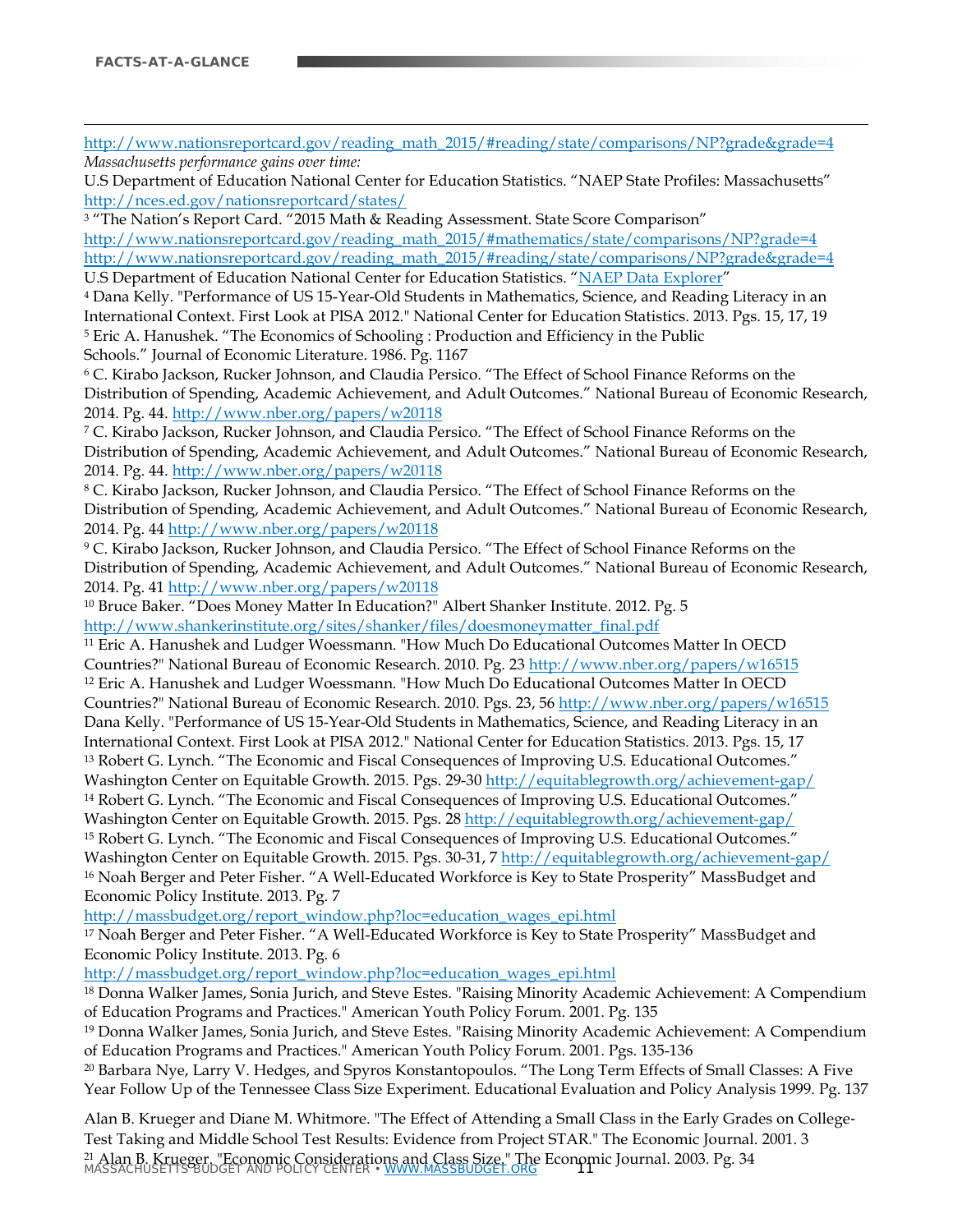<span id="page-11-6"></span>22 Colin Jones. "The Right Size for Learning." MassBudget. 2015. Pgs. 3-4

<sup>23</sup> Laura Martinez and Cheryl D. Hayes. "Measuring Social Return on Investment for Community Schools: A Case Study." The Finance Project. 2013. Pg. 25

<sup>24</sup> Laura Martinez and Cheryl D. Hayes. "Measuring Social Return on Investment for Community Schools: A Case Study." The Finance Project. 2013. Pg. 56

<sup>25</sup> Denise Huang, Seth Leon, Deborah La Torre and Sima Mostafavi. "Examining the Relationship Between LA's BEST Program Attendance and Academic Achievement of LA's BEST Students." National Center for Research on Evaluation Standards, and Student Testing and University of California Los Angeles. 2008. Pgs. 33, 36-37 Denise Huang, Deborah La Torre, Seth Leon, Nikki Duong and Cheri Hodson. "Supporting Student Success in Middle Schools: Examining the Relationship between Elementary Afterschool Program Participation and Subsequent Middle School Attainments." National Center for Research on Evaluation Standards, and Student Testing and University of California Los Angeles. 2011. Pgs. 34-35

26Pete Goldschmidt, Denise Huang, and Marjorie Chinen. "The Long-Term Effects of After-School Programming on Educational Adjustment and Juvenile Crime: A Study of the LA's BEST After-School Program – Study Brief." National Center for Research on Evaluation, Standards, and Student Testing and University of California Los Angeles. 2007. Pg. 1

<sup>27</sup> Colin Jones. Beyond the Bell: Options for Increased Learning Time. Right Size for Learning. MassBudget 2014. Pg. 6<http://massbudget.org/reports/pdf/Increased%20Learning%20Time.pdf>

<sup>28</sup> Roger W. Wilkie and Jack Tager, Historical Atlas of Massachusetts, (1991), p. 130 "U.S. transportation firsts originating in Massachusetts," accessed at

http://www.geo.umass.edu/faculty/wilkie/Wilkie/hist\_mass\_p130(transp).jpg

<sup>29</sup> Federal Highway Administration, Livability Initiative, "Transportation and Housing Costs," updated October 20, 2015 and accessed on January 4, 2016 at

[http://www.fhwa.dot.gov/livability/fact\\_sheets/transandhousing.cfm](http://www.fhwa.dot.gov/livability/fact_sheets/transandhousing.cfm) . The data is based on "The Affordability Index Toolbox," created by the Center for Transit Oriented Development (2008).

<sup>30</sup> Improved transportation can have similar benefits as what some economists call "agglomeration economies... when firms and people locate near one another together in cities and industrial clusters…. easing difficulties in exchanging goods, people, and ideas," a relationship exhibited by the strong relationship found between higher population density on one side, and higher wages and productivity on the other. See Edward L. Glaeser,

"Introduction," p. 1, in Agglomeration Economies, University of Chicago Press (2010). See also, A. Nelson, R. Ewing, P. Perlich, T. Sanchez and K. Bartholomew, "Economic Stimulus through Transportation Investments that Facilitate Agglomeration Economies," Briefing Paper 6, *The Best Stimulus for the Money: Briefing Papers on the Economics of Transportation Spending* (Smart Growth America, April 2009).

<sup>31</sup> Business Roundtable, "Road to Growth: The Case for Investing in America's Transportation Infrastructure," (September 2015), p. 2, accessed at

<http://businessroundtable.org/sites/default/files/2015.09.16%20Infrastructure%20Report%20-%20Final.pdf> <sup>32</sup> David Aschauer, "Is Public Expenditure Productive?" Journal of Monetary Economics, Vol. 23 (1989), pp. 177- 200.

<span id="page-11-0"></span><sup>33</sup> Alicia Munnell, "Why Has Productivity Growth Declined? Productivity and Public Investment," New England Economic Review (Jan. 1990), p.3. This analysis assumes that the share of output allocated between wages and profits remains constant, as opposed to more of the gains being distributed to one or the other.

<span id="page-11-1"></span><sup>34</sup> For a review focused on highway investment, see, M. I. Nadiri and T. P. Mamuneas, "Contribution of Highway Capital to Industry and National Productivity Growth," report prepared for the Federal Highway Administration Office of Policy Development, 1998-9, accessed at http://www.fhwa.dot.gov/reports/growth.pdf

<span id="page-11-3"></span><span id="page-11-2"></span><sup>35</sup> For example, Alicia Munnell, 1992. "Infrastructure investment and economic growth," Journal of Economic Perspectives, Vol 6 (4), 189-98; and Douglas Holtz-Eakin, 1994. "Public-Sector Capital and the Productivity Puzzle," The Review of Economics and Statistics, Vol. 76 (1), 12-21. See also the studies cited below.

<span id="page-11-5"></span><span id="page-11-4"></span><sup>36</sup> A useful survey of 75 studies is Ward Romp and Jakob de Haan, 2007. "Public Capital and Economic Growth: A Critical Survey," Perspektiven der Wirtschartspolitik, Vol. 8, 6-52. A 2010 study of the data by James Heintz at the University of Massachusetts that seeks to address earlier methodological problems concludes that, "To sum up our results, we find evidence of a long-run relationship between public capital and private capital productivity in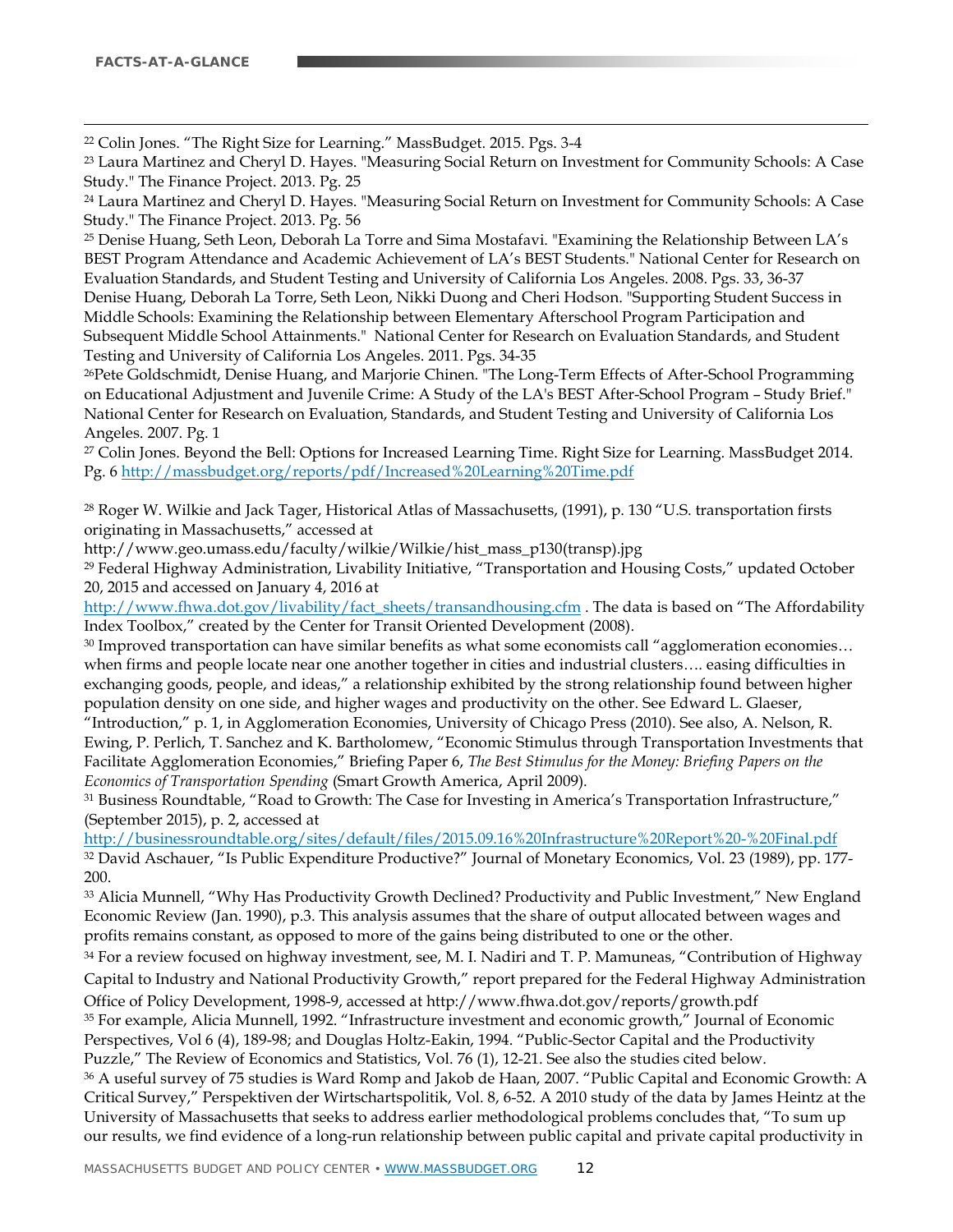$\overline{a}$ 

<span id="page-12-0"></span>the US." See James Heintz (2010) "The impact of public capital on the US private economy: new evidence and analysis," International Review of Applied Economics, 24:5, 619-632.

<span id="page-12-2"></span><span id="page-12-1"></span><sup>37</sup> On smaller advances in inventory-management related productivity gains in the 1980s and 1990s compared to the 1970s, see Chad Shirley and Clifford Winston, "Firm Inventory Behavior and the Returns from Highway Infrastructure Investments," Journal of Urban Economics 55 (2004), pp. 298-425. M. I. Nadiri and T. P. Mamuneas come to near identical conclusions with different methodology in "Contribution of Highway Capital to Industry and National Productivity Growth," report prepared for the Federal Highway Administration Office of Policy Development, 1998-9, accessed at http://www.fhwa.dot.gov/reports/growth.pdf

<sup>38</sup> Output per worker, adjusted for hours (chained \$2009 GSP/adjusted total employment). Data provided by Economic Policy Institute analysis of data from the U.S. Bureau of Economic Analysis (BEA) Regional GDP & Personal Income, Bureau of Labor Statistics (BLS) Current Employment Statistics public data series, and unpublished data from the BLS Labor Productivity and Costs program.

<span id="page-12-3"></span><sup>39</sup> American Association of State Highway and Transportation Officials (AASHTO) and the Road Information Project. (2009). "Rough Roads Ahead: Fix Them Now or Pay for It Later," p. 28. Available at

[http://www.ceaccounties.org/resources/1/Policy%20Areas/Transportation/Resources/AASHTO%20Rough%2](http://www.ceaccounties.org/resources/1/Policy%20Areas/Transportation/Resources/AASHTO%20Rough%20Roads%205-6.pdf) [0Roads%205-6.pdf](http://www.ceaccounties.org/resources/1/Policy%20Areas/Transportation/Resources/AASHTO%20Rough%20Roads%205-6.pdf) .

<span id="page-12-4"></span>40 [Robert Pollin,](http://www.peri.umass.edu/nc/201/?tx_peripubs_pi1%5Bauthor_id%5D=39) [James Heintz](http://www.peri.umass.edu/nc/201/?tx_peripubs_pi1%5Bauthor_id%5D=3) and [Heidi Garrett-Peltier,](http://www.peri.umass.edu/nc/201/?tx_peripubs_pi1%5Bauthor_id%5D=173) "How Infrastructure Investments Support the U.S. Economy" (Jan 2009), Political Economy Research Institute (PERI); Scott Bernstein, Phineas Baxandall, and William Schroer, "What We Learned from the Stimulus" Smart Growth America (2010).

<span id="page-12-5"></span><sup>41</sup> Only New York, California, Illinois and Pennsylvania had more transit trips in 2012, the most recent year of state-by-state transit trips posted on the U.S. Department of Transportation's Bureau of Transportation Statistics 2014, Chapter 4, Table 4-4, accessed at

<span id="page-12-6"></span>[http://www.rita.dot.gov/bts/sites/rita.dot.gov.bts/files/publications/state\\_transportation\\_statistics/state\\_tran](http://www.rita.dot.gov/bts/sites/rita.dot.gov.bts/files/publications/state_transportation_statistics/state_transportation_statistics_2014/index.html/chapter4/table4-04) [sportation\\_statistics\\_2014/index.html/chapter4/table4-04](http://www.rita.dot.gov/bts/sites/rita.dot.gov.bts/files/publications/state_transportation_statistics/state_transportation_statistics_2014/index.html/chapter4/table4-04).

42 Site Selection magazine Business Climate rankings 2014 and 2015, based on the annual survey of corporate site selectors. See [http://siteselection.com/press/releases/141103\\_Business-Climate.html](http://siteselection.com/press/releases/141103_Business-Climate.html) and

<http://siteselection.com/press/releases/151102%20Business%20Climate.html> . For a critique of the methodology and predictive power of "business climate" rankings, see Good Jobs First, "Grading Places: What Do the Business Climate Rankings Really Tell Us?" (2013), accessed at [http://www.goodjobsfirst.org/publications/grading-](http://www.goodjobsfirst.org/publications/grading-places-what-do-business-climate-rankings-really-tell-us)

places-what-do-business-climate-rankings-really-tell-us .<br><sup>43</sup> Colin A. Young, "Massachusetts Seeing Population Growth: But pace slowing; outmigration is a problem," State House News Service, Dec 21, 2015, accessed at Commonwealth magazine

<http://commonwealthmagazine.org/economy/massachusetts-seeing-population-growth/> . Population growth rates are projected to remain significantly below national averages, if faster than New England averages. See Donahue Institute, "Long-Term Projections for Massachusetts Regions and Municipalities," (2013) [http://pep.donahue-institute.org/UMDI\\_LongTermPopulationProjectionsReport\\_2013.11.pdf](http://pep.donahue-institute.org/UMDI_LongTermPopulationProjectionsReport_2013.11.pdf)

<sup>44</sup> Urban Land Institute Boston/New England & MassINC Polling Center, "What Millennials Want," November 9th, 2015, accessed a[t http://boston.uli.org/wp-content/uploads/sites/12/2015/11/Topline-2015-10-ULI-](http://boston.uli.org/wp-content/uploads/sites/12/2015/11/Topline-2015-10-ULI-Boston.pdf)[Boston.pdf](http://boston.uli.org/wp-content/uploads/sites/12/2015/11/Topline-2015-10-ULI-Boston.pdf) , pp. 5 and 10.

<sup>45</sup> Presentation by Secretary Stephanie Pollack, testimony before the Joint Committee on Transportation, November 18, 2015, slide 9, "Bridges of the Commonwealth," and 10, "Age of Bridge Inventory." The inventory of MassDOT, former Turnpike, Metropolitan Highway System, and municipal bridges total 5,062 bridges in this inventory, 398 of which are at least 100 years old.

<sup>46</sup> Boston Globe, "Outmoded T Trains No Match for Winter's Fury," February 7, 2015, accessed at [https://www.bostonglobe.com/metro/2015/02/07/snow-obsolete-motors-disable-red-and-orange-line](https://www.bostonglobe.com/metro/2015/02/07/snow-obsolete-motors-disable-red-and-orange-line-cars/9xYNpbPEqsHT38Kv6laWOM/story.html)[cars/9xYNpbPEqsHT38Kv6laWOM/story.html](https://www.bostonglobe.com/metro/2015/02/07/snow-obsolete-motors-disable-red-and-orange-line-cars/9xYNpbPEqsHT38Kv6laWOM/story.html) . See also Transportation for Massachusetts, "Keeping on Track: Our Progress in Reforming and Funding Transportation since Passage of the Massachusetts Transportation Finance Act of 2013," March 2014, p. 23, accessed at

[https://d3n8a8pro7vhmx.cloudfront.net/t4ma/pages/37/attachments/original/1426764409/Keeping-On-](https://d3n8a8pro7vhmx.cloudfront.net/t4ma/pages/37/attachments/original/1426764409/Keeping-On-Track-Mar-2014.pdf?1426764409)[Track-Mar-2014.pdf?1426764409](https://d3n8a8pro7vhmx.cloudfront.net/t4ma/pages/37/attachments/original/1426764409/Keeping-On-Track-Mar-2014.pdf?1426764409) .

MASSACHUSETTS BUDGET AND POLICY CENTER • [WWW.MASSBUDGET.ORG](http://www.massbudget.org/) 13 <sup>47</sup> State House News Service, "MBTA Considers Complete Replacement of Green Line Fleet" January 11, 2016. <sup>48</sup> Presentation by Secretary Stephanie Pollack, testimony before the Joint Committee on Transportation, November 18, 2015, slide 5, "Pavement Condition." Figure includes only MassDOT non-interstate roads. 19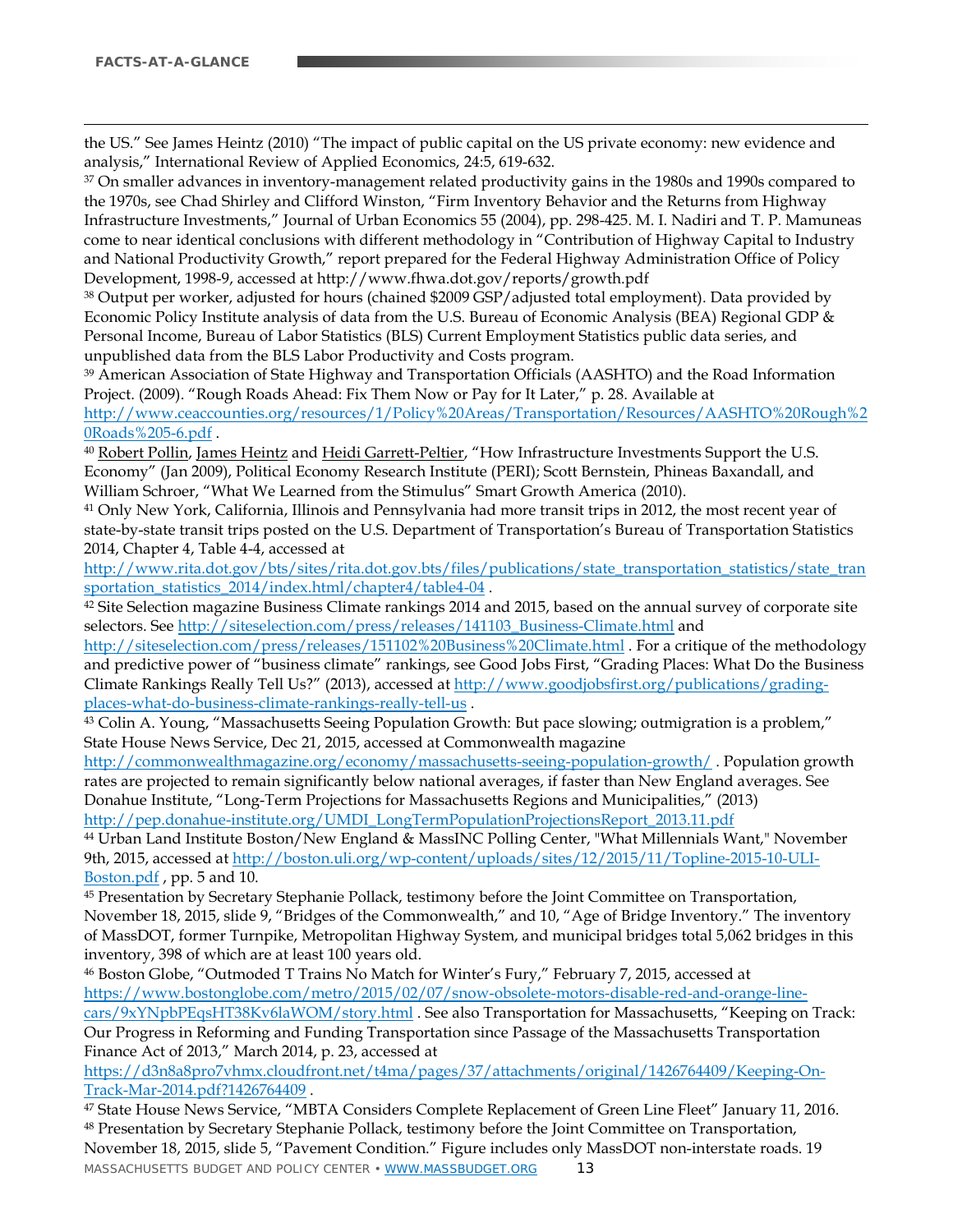$\overline{a}$ 

percent of Interstates are in poor or fair condition. Condition defined by five-point scale Pavement Serviceability Index (PSI) with Fair or Poor roads receiving score of 3 or below (or 2.8 or below for Interstates). See slide 4, "Pavement Inspection."

<span id="page-13-7"></span><sup>49</sup> Estimates are based on 2013 estimates of the number of motorists , and estimated using current vehicle operating costs in Massachusetts based on AAA estimates and applying the Highway Development Management model (HDM-4), supplemented with estimates from the Texas Transportation Institute on the impact of road conditions on fuel consumption TRIP, ["Massachusetts Transportation by the Numbers: Meeting the State's Need](http://www.tripnet.org/docs/MA_Transportation_by_the_Numbers_TRIP_Report_Oct_2014.pdf)  [for Safe and Efficient Mobility"](http://www.tripnet.org/docs/MA_Transportation_by_the_Numbers_TRIP_Report_Oct_2014.pdf) Dividing TRIP's \$2.3 billion total figure for additional vehicle operating costs by the 4,765,586 licensed drivers in the state listed by [Federal Highway Statistics 2013](https://www.fhwa.dot.gov/policyinformation/statistics/2013/dl22.cfm) yields \$483 per licensed driver. TRIP is a nonprofit, founded in 1971, sponsored by road building companies, insurance companies, equipment manufacturers, distributors and suppliers; businesses involved in transit engineering and construction; and labor unions.

<span id="page-13-8"></span><sup>50</sup> Presentation by Secretary Stephanie Pollack, testimony before the Joint Committee on Transportation, November 18, 2015, slide 7, ""State Owned- Non-Interstate Network Pavement Modeling." Approximately 27 percent of state roads will be in poor condition, with the remainder in fair condition. Average spending based on a five year average anticipated for FY14-FY18, and do not include interstate highways.

<sup>51</sup> Presentation by Secretary Stephanie Pollack, testimony before the Joint Committee on Transportation, November 18, 2015, slide 8, "State Owned Non-Interstate Network Pavement Modeling," slide 8, "State Owned Non-Interstate Network Pavement Modeling."

<sup>52</sup> Structurally deficient bridge figure and program description available at Mass.gov website for Accelerated Bridge Program[: https://www.massdot.state.ma.us/highway/AcceleratedBridgeProgram.aspx](https://www.massdot.state.ma.us/highway/AcceleratedBridgeProgram.aspx) . For a more precise and technical definition of a structurally deficient bridge, see Federal Highway Administration, "Additional Guidance on 23 CFR 650 D," item 9, accessed at<https://www.fhwa.dot.gov/bridge/0650dsup.cfm>.

<sup>53</sup> Mass.gov website "Program Measures" for Accelerated Bridge Program (ABP), accessed at <https://www.massdot.state.ma.us/highway/AcceleratedBridgeProgram/ProgramMeasures.aspx> <sup>54</sup> Mass.gov website for Accelerated Bridge Program:

<span id="page-13-0"></span><https://www.massdot.state.ma.us/highway/AcceleratedBridgeProgram.aspx> . The legislation wa[s Chapter 233](https://malegislature.gov/Laws/SessionLaws/Acts/2008/Chapter233)  [of the Acts of 2008,](https://malegislature.gov/Laws/SessionLaws/Acts/2008/Chapter233) "An act financing an accelerated structurally-deficient bridge improvement program." <sup>55</sup> Presentation by Secretary Stephanie Pollack, testimony before the Joint Committee on Transportation, November 18, 2015, slide 11, "Bridge Network Modeling (SDI)."

<sup>56</sup> Texas A&M Transportation Institute, 2015 Urban Mobility Scorecard (August 2015)

<span id="page-13-1"></span><http://d2dtl5nnlpfr0r.cloudfront.net/tti.tamu.edu/documents/mobility-scorecard-2015.pdf> , Table 2. Metropolitan areas represent Census-defined commuting sheds. The Boston metropolitan area, for example, includes edges of New Hampshire and Rhode Island. The Springfield and Worcester metro areas include portions of Connecticut. According to Table 2, metro Boston incurred 153.994 million hours of yearly commuting delay, 71.602 million gallons of excess fuel consumed, and \$3.363 *billion* dollars of total congestion cost, including from lost productivity. Metro Springfield incurred 18.431 million hours of travel delay, 9.335 million gallons of excess fuel consumption, and \$408 million dollars of total congestion cost. Worcester incurred 13.143 million hours of travel delay, 6.432 million gallons of excess fuel consumption, and \$302 million of total congestion cost.

<span id="page-13-3"></span><span id="page-13-2"></span><sup>57</sup> MBTA Fiscal Management and Control Board, Baseline Analysis and Progress to Date, September 22, 2015.

<sup>58</sup> MassBudget, "Funding Improvements for Schools, Roads and Public Transit", December 2015: [http://www.massbudget.org/report\\_window.php?loc=Education\\_and\\_Transportation\\_Amendment\\_UPDATE](http://www.massbudget.org/report_window.php?loc=Education_and_Transportation_Amendment_UPDATED.html)

#### <span id="page-13-4"></span>[D.html](http://www.massbudget.org/report_window.php?loc=Education_and_Transportation_Amendment_UPDATED.html)

High growth rates for very high income households since the late 1970s is a trend that holds true not just in Massachusetts, but for the nation as a whole.

<span id="page-13-5"></span><sup>59</sup> Center on Budget and Policy Priorities, "State Taxes Have Negligible Impact on Americans' Interstate Moves", May 2014 (see pgs. 2-3 and 25-27): [http://www.cbpp.org/research/state-budget-and-tax/state-taxes-have-a](http://www.cbpp.org/research/state-budget-and-tax/state-taxes-have-a-negligible-impact-on-americans-interstate-moves)[negligible-impact-on-americans-interstate-moves](http://www.cbpp.org/research/state-budget-and-tax/state-taxes-have-a-negligible-impact-on-americans-interstate-moves)

<span id="page-13-6"></span><sup>60</sup> Center on Budget and Policy Priorities, "State Taxes Have Negligible Impact on Americans' Interstate Moves", May 2014 (see pg. 5-6): [http://www.cbpp.org/research/state-budget-and-tax/state-taxes-have-a-negligible](http://www.cbpp.org/research/state-budget-and-tax/state-taxes-have-a-negligible-impact-on-americans-interstate-moves)[impact-on-americans-interstate-moves](http://www.cbpp.org/research/state-budget-and-tax/state-taxes-have-a-negligible-impact-on-americans-interstate-moves)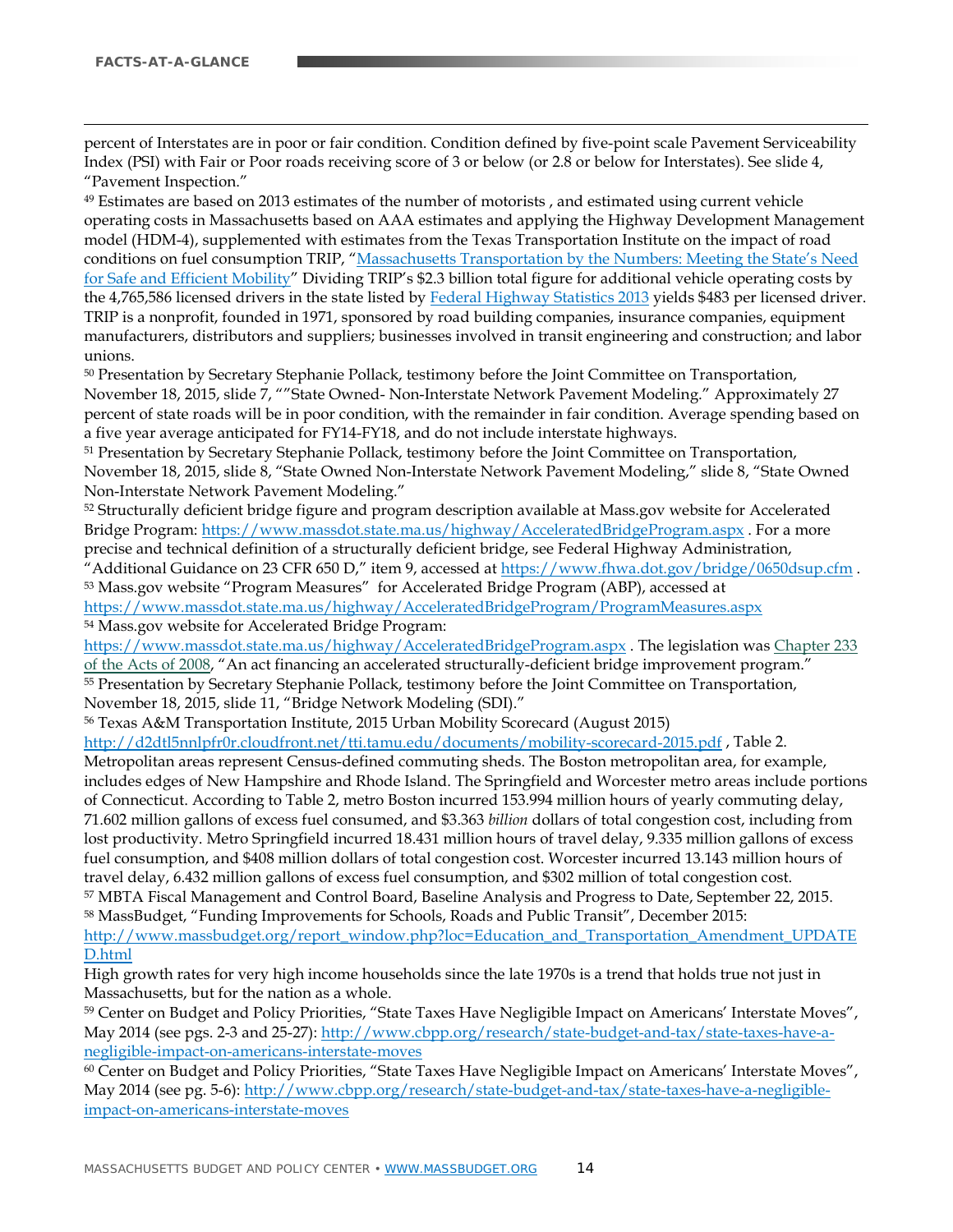61 Center on Budget and Policy Priorities, "State Taxes Have Negligible Impact on Americans' Interstate Moves", May 2014 (see pgs. 2 and 8-10): [http://www.cbpp.org/research/state-budget-and-tax/state-taxes-have-a](http://www.cbpp.org/research/state-budget-and-tax/state-taxes-have-a-negligible-impact-on-americans-interstate-moves)[negligible-impact-on-americans-interstate-moves](http://www.cbpp.org/research/state-budget-and-tax/state-taxes-have-a-negligible-impact-on-americans-interstate-moves)

 $62$  Center on Budget and Policy Priorities, "State Taxes Have Negligible Impact on Americans' Interstate Moves", May 2014 (see pg. 13)[: http://www.cbpp.org/research/state-budget-and-tax/state-taxes-have-a-negligible](http://www.cbpp.org/research/state-budget-and-tax/state-taxes-have-a-negligible-impact-on-americans-interstate-moves)[impact-on-americans-interstate-moves](http://www.cbpp.org/research/state-budget-and-tax/state-taxes-have-a-negligible-impact-on-americans-interstate-moves)

Young and Varner, et al., "Millionaire Migration and the Taxation of the Elite: Evidence from Administrative Data", October 2015 (see pgs. 14-15)[: http://web.stanford.edu/~cy10/public/Millionaire\\_Migration.pdf](http://web.stanford.edu/%7Ecy10/public/Millionaire_Migration.pdf) <sup>63</sup> Center on Budget and Policy Priorities, "State Taxes Have Negligible Impact on Americans' Interstate Moves", May 2014 (see pgs. 14-15): [http://www.cbpp.org/research/state-budget-and-tax/state-taxes-have-a-negligible](http://www.cbpp.org/research/state-budget-and-tax/state-taxes-have-a-negligible-impact-on-americans-interstate-moves)[impact-on-americans-interstate-moves](http://www.cbpp.org/research/state-budget-and-tax/state-taxes-have-a-negligible-impact-on-americans-interstate-moves)

<span id="page-14-0"></span><sup>64</sup> Center on Budget and Policy Priorities, "State Taxes Have Negligible Impact on Americans' Interstate Moves", May 2014 (see pg. 1)[: http://www.cbpp.org/research/state-budget-and-tax/state-taxes-have-a-negligible](http://www.cbpp.org/research/state-budget-and-tax/state-taxes-have-a-negligible-impact-on-americans-interstate-moves)[impact-on-americans-interstate-moves](http://www.cbpp.org/research/state-budget-and-tax/state-taxes-have-a-negligible-impact-on-americans-interstate-moves)

<span id="page-14-1"></span><sup>65</sup> Young and Varner, et al., "Millionaire Migration and the Taxation of the Elite: Evidence from Administrative Data", October 2015 (see Abstract and pg. 6): [http://web.stanford.edu/~cy10/public/Millionaire\\_Migration.pdf](http://web.stanford.edu/%7Ecy10/public/Millionaire_Migration.pdf) <sup>66</sup> Young and Varner, "Millionaire Migration and State Taxation of Top Incomes: Evidence from A Natural Experiment", National Tax Journal, June 2011 (see page 259-260): [http://www.ntanet.org/NTJ/64/2/ntj](http://www.ntanet.org/NTJ/64/2/ntj-v64n02p255-83-millionaire-migration-state-taxation.pdf)[v64n02p255-83-millionaire-migration-state-taxation.pdf](http://www.ntanet.org/NTJ/64/2/ntj-v64n02p255-83-millionaire-migration-state-taxation.pdf)

<span id="page-14-2"></span><sup>67</sup> Young and Varner, "Millionaire Migration and State Taxation of Top Incomes: Evidence from A Natural Experiment", National Tax Journal, June 2011 (see Figure 3, page 262): [http://www.ntanet.org/NTJ/64/2/ntj](http://www.ntanet.org/NTJ/64/2/ntj-v64n02p255-83-millionaire-migration-state-taxation.pdf)[v64n02p255-83-millionaire-migration-state-taxation.pdf](http://www.ntanet.org/NTJ/64/2/ntj-v64n02p255-83-millionaire-migration-state-taxation.pdf)

<sup>68</sup> Young and Varner, "Millionaire Migration and State Taxation of Top Incomes: Evidence from A Natural Experiment", National Tax Journal, June 2011 (see page 272): [http://www.ntanet.org/NTJ/64/2/ntj](http://www.ntanet.org/NTJ/64/2/ntj-v64n02p255-83-millionaire-migration-state-taxation.pdf)[v64n02p255-83-millionaire-migration-state-taxation.pdf](http://www.ntanet.org/NTJ/64/2/ntj-v64n02p255-83-millionaire-migration-state-taxation.pdf)

<span id="page-14-3"></span> $69$  Young and Varner, et al., "Millionaire Migration and the Taxation of the Elite: Evidence from Administrative Data", October 2015 (see Tables 1 and 3): [http://web.stanford.edu/~cy10/public/Millionaire\\_Migration.pdf](http://web.stanford.edu/%7Ecy10/public/Millionaire_Migration.pdf)  $70$  Young and Varner, et al., "Millionaire Migration and the Taxation of the Elite: Evidence from Administrative Data", October 2015 (see pg. 37): [http://web.stanford.edu/~cy10/public/Millionaire\\_Migration.pdf](http://web.stanford.edu/%7Ecy10/public/Millionaire_Migration.pdf)

<span id="page-14-4"></span> $71$  The estimate of a 33 percent average for the tax rate/federal offset value is derived both from analysis performed by the Institute on Taxation and Economic Policy and from analysis performed by the Massachusetts Department of Revenue. See also ITEP's "Who Pays? 5th Edition" (pg. 11): [http://www.itep.org/whopays/full\\_report.php](http://www.itep.org/whopays/full_report.php) 

A link to DOR's conclusions can be found in Endnote #2 of this MassBudget factsheet:

[http://www.massbudget.org/report\\_window.php?loc=Education\\_and\\_Transportation\\_Amendment\\_UPDATE](http://www.massbudget.org/report_window.php?loc=Education_and_Transportation_Amendment_UPDATED.html) [D.html](http://www.massbudget.org/report_window.php?loc=Education_and_Transportation_Amendment_UPDATED.html)

<span id="page-14-5"></span><sup>72</sup> Analysis of IRS *Statistics of Income 2012*, performed by the Institute on Taxation and Economic Policy upon request from MassBudget. An analysis performed by the Massachusetts Department of Revenue of a 4 percent additional tax on taxable income over \$1 million, for example, produced a similar estimate of the effect of the federal offset on high income filers. DOR estimated that filers with millionaire incomes would receive federal offset credits equal to 31.6 percent of the cost of their increased taxes. The calculation is as follows: \$0.6 B (federal offset) divided by \$1.9 B (new tax revenue) yields the result of 31.6 percent. A link to highlights from DOR's analysis can be found in Endnote #2 of this MassBudget factsheet:

[http://www.massbudget.org/report\\_window.php?loc=Education\\_and\\_Transportation\\_Amendment\\_UPDATE](http://www.massbudget.org/report_window.php?loc=Education_and_Transportation_Amendment_UPDATED.html) [D.html](http://www.massbudget.org/report_window.php?loc=Education_and_Transportation_Amendment_UPDATED.html)

<sup>73</sup> MassBudget communication with the Institute of Taxation and Economic Policy, 1-12-2016.

<sup>74</sup> In their 2015 study, Young and Varner find that very high income filers – those with more than \$10 million a year in income – are not significantly more likely to migrate due to higher taxes than are millionaires on average. Thus, the small number of millionaire tax migrants will not be disproportionately higher income than the average millionaires and therefore will not produce unexpectedly high revenue losses upon departure. (See Table 3: [http://web.stanford.edu/~cy10/public/Millionaire\\_Migration.pdf](http://web.stanford.edu/%7Ecy10/public/Millionaire_Migration.pdf) )